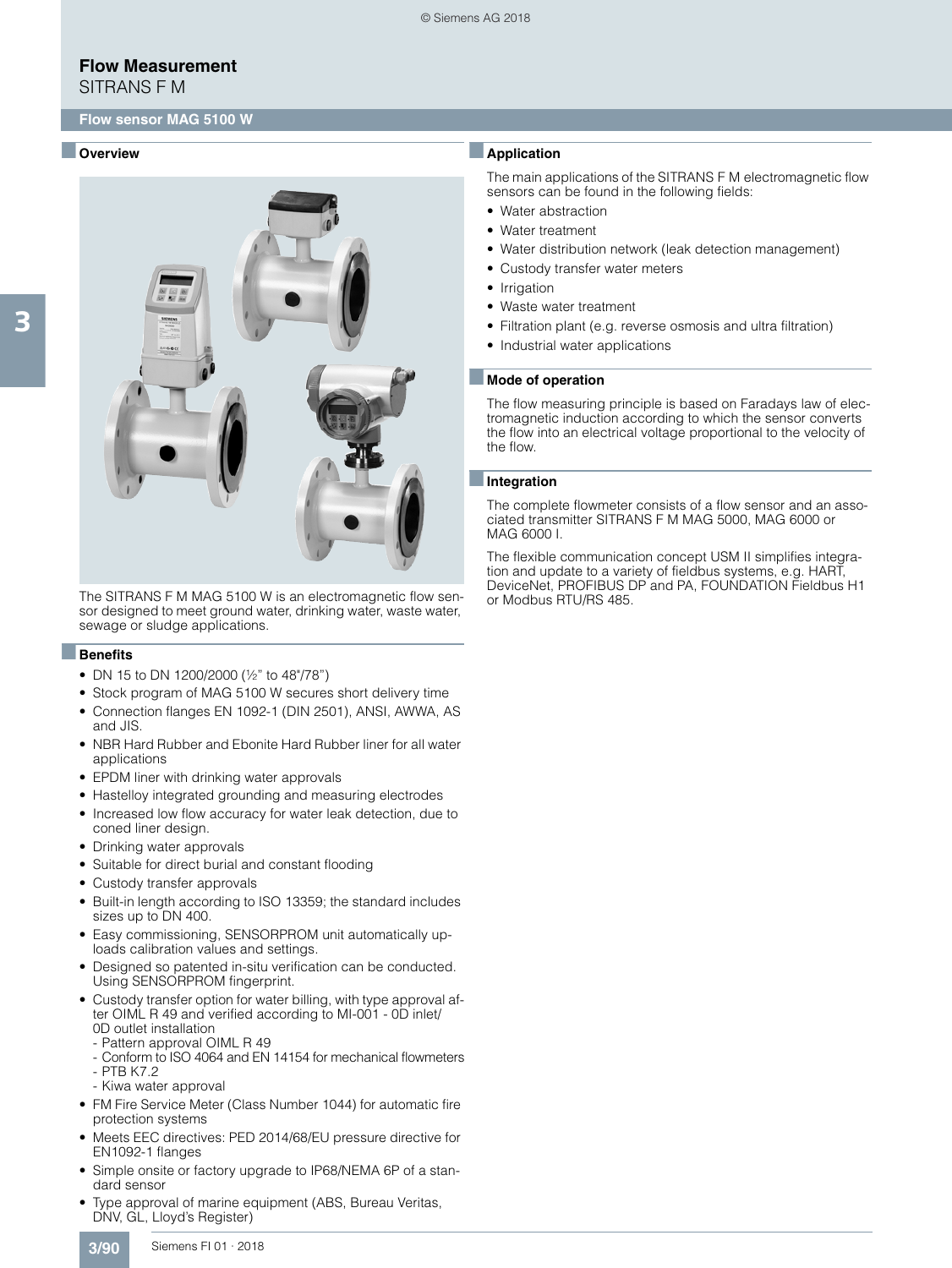# ■**Technical specifications**

| <b>Product characteristic</b>                                                                                                                           | MAG 5100 W (7ME6520)<br>Mainly for the European market                                                                                                                                                                                                                                                                                        | MAG 5100 W (7ME6580)<br>Mainly for the non-European market                                                                                                                                                                                                              |
|---------------------------------------------------------------------------------------------------------------------------------------------------------|-----------------------------------------------------------------------------------------------------------------------------------------------------------------------------------------------------------------------------------------------------------------------------------------------------------------------------------------------|-------------------------------------------------------------------------------------------------------------------------------------------------------------------------------------------------------------------------------------------------------------------------|
|                                                                                                                                                         | <b>EPDM or NBR lining</b>                                                                                                                                                                                                                                                                                                                     | <b>Ebonite lining</b>                                                                                                                                                                                                                                                   |
| Design and nominal size                                                                                                                                 | Coned sensor<br>DN 15  40 ( $\frac{1}{2}$ "  1 $\frac{1}{2}$ ")<br>(octagon liner):<br>DN 50  300 (2"  12")<br>Coned sensor:<br>Full bore sensor: DN 350  1200 (14"  48")                                                                                                                                                                     | Full bore sensor: DN 25  2000 (1"  78")                                                                                                                                                                                                                                 |
| <b>Measuring principle</b>                                                                                                                              | Electromagnetic induction                                                                                                                                                                                                                                                                                                                     | Electromagnetic induction                                                                                                                                                                                                                                               |
| Excitation frequency (Mains supply: 50/60 Hz)                                                                                                           | DN 15  65 (1/2"  21/2"): 12.5 Hz/15 Hz<br>DN 80  150 (3"  6"): 6.25 Hz/7.5 Hz<br>DN 200  300 (8"  12"): 3.125 Hz/3.75 Hz<br>DN 350  1200 (14"  48"): 1.5625 Hz/1.875 Hz                                                                                                                                                                       | DN 25  65 (1"  21/2"): 12.5 Hz/15 Hz<br>DN 80  150 (3"  6"): 6.25 Hz/7.5 Hz<br>DN 200  1200 (8"  48"): 3.125 Hz/3.75 Hz<br>DN 1400  2000 (54"  78"): 1.5625 Hz/1.875 Hz                                                                                                 |
| <b>Process connection</b>                                                                                                                               |                                                                                                                                                                                                                                                                                                                                               |                                                                                                                                                                                                                                                                         |
| Flanges <sup>1</sup>                                                                                                                                    |                                                                                                                                                                                                                                                                                                                                               |                                                                                                                                                                                                                                                                         |
| • EN 1092-1                                                                                                                                             | PN 10 (145 psi) : DN 200  300 (8"  12")<br>Flat face<br>PN 10 (145 psi): DN 350  1200 (14"  48")<br>Raised face <sup>2)</sup><br>PN 16 (232 psi): DN 50  300 (2"  12")<br>Flat face <sup>3)</sup><br>PN 16 (232 psi): DN 350  1200 (14"  48")<br>Raised face<br>PN 40 (580 psi): DN 15  40 ( $\frac{1}{2}$ "  1 $\frac{1}{2}$ ")<br>Flat face | Raised face <sup>3)</sup> (EN 1092-1, DIN 2501 and BS<br>4504 have the same mating dimensions)<br>PN 6 (87 psi): DN 1400  2000 (54"  78")<br>PN 10 (145 psi): DN 200  2000 (8"  78")<br>PN 16 (232 psi): DN 65  600 (21/2"  24")<br>PN 40 (580 psi): DN 25  50 (1"  2") |
| • ANSI B16.5                                                                                                                                            | Class 150: 1/2"  12" Flat face;<br>14"  24" Raised face                                                                                                                                                                                                                                                                                       | Class 150: 1"  24"; Raised face                                                                                                                                                                                                                                         |
| • AWWA C-207                                                                                                                                            | Class D: 28"  48", Flat face                                                                                                                                                                                                                                                                                                                  | Class D: 28"  78", Flat face                                                                                                                                                                                                                                            |
| • AS4087                                                                                                                                                | PN 16 (232 psi):<br>DN 15  DN 300 (2"  12") Flat Face;<br>DN 350  DN 1200 (14"  48") Raised face                                                                                                                                                                                                                                              | PN 16 (232 psi):<br>DN 50  DN 1200 (2"  48") Raised face                                                                                                                                                                                                                |
| • JIS B 2220:2004                                                                                                                                       |                                                                                                                                                                                                                                                                                                                                               | K10(1" 24")                                                                                                                                                                                                                                                             |
| <b>Rated Operation conditions</b>                                                                                                                       |                                                                                                                                                                                                                                                                                                                                               |                                                                                                                                                                                                                                                                         |
| Ambient temperature                                                                                                                                     |                                                                                                                                                                                                                                                                                                                                               |                                                                                                                                                                                                                                                                         |
| • Sensor                                                                                                                                                | $-40$ +70 °C (-40  +158 °F)                                                                                                                                                                                                                                                                                                                   | $-20$ +70 °C (-4  +158 °F)                                                                                                                                                                                                                                              |
| • Compact with transmitter MAG 5000/6000 <sup>4)</sup>                                                                                                  | $-20+60$ °C ( $-4+140$ °F)                                                                                                                                                                                                                                                                                                                    | $-20$ $+60$ °C ( $-4$ $+140$ °F)                                                                                                                                                                                                                                        |
| Operating pressure (Abs)<br>[abs. bar] (Maximum operating pressure<br>depending on flange standard, decreases with<br>increasing operating temperature) | DN 15  40 (½"  1½"):<br>0.01  40 bar (0.15  580 psi)<br>DN 50  300 (2"  12"):<br>$0.03$ 20 bar $(0.44$ 290 psi)<br>DN 350  1200 (14"  48"):<br>$0.01$ 16 bar (0.15  232 psi)                                                                                                                                                                  | DN $2550(1"2")$ :<br>0.01  40 bar (0.15  580 psi)<br>DN 65  1200 (2½"  48"):<br>$0.01$ 16 bar (0.15  232 psi)<br>DN 1400  2000 (54"  78"):<br>0.01  10 bar (0.15  145 psi)                                                                                              |
| Enclosure rating                                                                                                                                        |                                                                                                                                                                                                                                                                                                                                               |                                                                                                                                                                                                                                                                         |
| • Standard                                                                                                                                              | IP67 to EN 60529/NEMA 4X/6<br>(1 mH <sub>2</sub> O for 30 min)                                                                                                                                                                                                                                                                                | IP67 to EN 60529/NEMA 4X/6<br>$(1 \text{ mH}_2O \text{ for } 30 \text{ min})$                                                                                                                                                                                           |
| • Option                                                                                                                                                | IP68 to EN 60529/NEMA 6P<br>(10 mH <sub>2</sub> O continuously)                                                                                                                                                                                                                                                                               | IP68 to EN 60529/NEMA 6P<br>(10 mH <sub>2</sub> O continuously)                                                                                                                                                                                                         |
| Pressure drop                                                                                                                                           | DN 15 and 25 (1/2" and 1"): Max. 20 mbar (0.29 psi) Insignificant<br>at 1 m/s (3 ft/s).<br>DN 40  300 (1½"  12"): Max 25 mbar (0.36 psi)<br>at 3 m/s (10 ft/s)<br>DN 350  1200 (14"  48"): Insignificant                                                                                                                                      |                                                                                                                                                                                                                                                                         |
| Test pressure                                                                                                                                           | $1.5 \times PN$ (where applicable)<br>FM Fire Service: 2 x PN                                                                                                                                                                                                                                                                                 | $1.5 \times PN$ (where applicable)                                                                                                                                                                                                                                      |
| Mechanical load (vibration)                                                                                                                             | 18  1000 Hz random in x, y, z, directions for<br>2 hours according to EN 60068-2-36<br>Sensor: 3.17 g RMS                                                                                                                                                                                                                                     | 18  1000 Hz random in x, y, z, directions for<br>2 hours according to EN 60068-2-36<br>Sensor: 3.17 g RMS                                                                                                                                                               |
|                                                                                                                                                         | Sensor with compact MAG 5000/6000 mounted<br>transmitter: 3.17 g RMS<br>Sensor with compact MAG 6000 I mounted                                                                                                                                                                                                                                | Sensor with compact MAG 5000/6000 mounted<br>transmitter: 3.17 g RMS<br>Sensor with compact MAG 6000 I mounted                                                                                                                                                          |
|                                                                                                                                                         | transmitter: 1.14 g RMS                                                                                                                                                                                                                                                                                                                       | transmitter: 1.14 g RMS                                                                                                                                                                                                                                                 |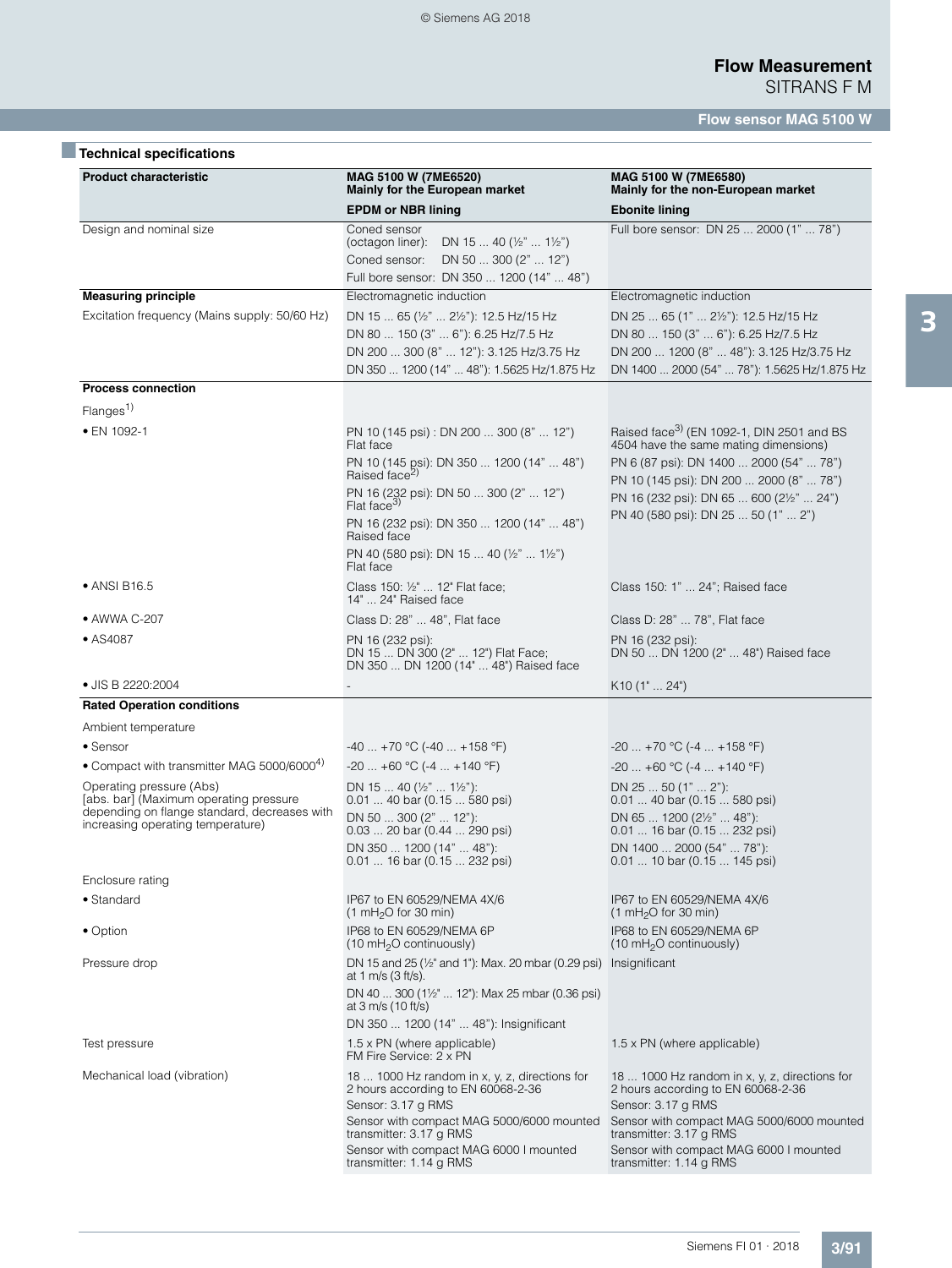SITRANS F M

3

### **Flow sensor MAG 5100 W**

| <b>Product characteristic</b>                                                                        | Mainly for the European market (7ME6520)<br><b>EPDM or NBR lining</b>                                                                                                                                                                                             | Mainly for the non-European market (7ME6580)<br><b>Ebonite lining</b>                                                                                                                                                                                             |
|------------------------------------------------------------------------------------------------------|-------------------------------------------------------------------------------------------------------------------------------------------------------------------------------------------------------------------------------------------------------------------|-------------------------------------------------------------------------------------------------------------------------------------------------------------------------------------------------------------------------------------------------------------------|
| Medium conditions                                                                                    |                                                                                                                                                                                                                                                                   |                                                                                                                                                                                                                                                                   |
| Temperature of medium<br>$\bullet$ NBR<br>$\bullet$ EPDM<br>$\bullet$ EPDM/NBR (MI-001)<br>• Ebonite | $-10$ +70 °C (14  158 °F)<br>$-10$ +70 °C (14  158 °F)<br>0.130 °C (3276 °F)                                                                                                                                                                                      | $-10 + 70$ °C (14  158 °F)                                                                                                                                                                                                                                        |
| <b>EMC</b>                                                                                           | 2014/30/EU                                                                                                                                                                                                                                                        | 2014/30/EU                                                                                                                                                                                                                                                        |
| Design<br>Material                                                                                   |                                                                                                                                                                                                                                                                   |                                                                                                                                                                                                                                                                   |
| • Housing and flanges                                                                                | Carbon steel ASTM A 105, with corrosion-<br>resistant coating<br>Corrosivity category C4, according to<br>ISO 12944-2                                                                                                                                             | Carbon steel ASTM A 105, with corrosion-<br>resistant coating<br>Corrosivity category C4, according to<br>ISO 12944-2                                                                                                                                             |
| • Electrode                                                                                          | Hastelloy C276                                                                                                                                                                                                                                                    | Hastelloy C276                                                                                                                                                                                                                                                    |
| • Grounding electrode                                                                                | Hastelloy C276                                                                                                                                                                                                                                                    | Hastelloy C276                                                                                                                                                                                                                                                    |
| • Terminal box                                                                                       | Fibre glass reinforced polyamide                                                                                                                                                                                                                                  | Fibre glass reinforced polyamide                                                                                                                                                                                                                                  |
| <b>Certificates and approvals</b>                                                                    |                                                                                                                                                                                                                                                                   |                                                                                                                                                                                                                                                                   |
| Calibration                                                                                          |                                                                                                                                                                                                                                                                   |                                                                                                                                                                                                                                                                   |
| • Standard production calibration                                                                    | Zero-point, $2 \times 25$ % and $2 \times 90$ %                                                                                                                                                                                                                   | Zero-point, $2 \times 25$ % and $2 \times 90$ %                                                                                                                                                                                                                   |
| • Special calibration                                                                                | 5-point calibration: 20 %, 40 %, 60 %, 80 %,<br>100 % of factory $Q_{\text{max}}$<br>10-point calibration: ascending and descending at<br>20 %, 40 %, 60 %, 80 %, 100 % of factory Q <sub>max</sub><br>Matched-pair calibration: default, 5-point or 10-<br>point | 5-point calibration: 20 %, 40 %, 60 %, 80 %,<br>100 % of factory $Q_{\text{max}}$<br>10-point calibration: ascending and descending at<br>20 %, 40 %, 60 %, 80 %, 100 % of factory Q <sub>max</sub><br>Matched-pair calibration: default, 5-point or 10-<br>point |
| Custody transfer                                                                                     | • MI-001 cold water (EU): DN 50  DN 1200<br>$(2^{\circ} \dots 48^{\circ})$<br>• Kiwa water approval (NL): DN 50  DN 1200<br>$(2" \dots 48")$<br>• Chilled water pattern approval PTB K 7.2<br>DN 50  DN 300 (Germany) <sup>5)</sup>                               |                                                                                                                                                                                                                                                                   |
| Drinking water                                                                                       | EPDM liner:<br>• WRAS (WRc, BS690 cold water, GB)<br>• NSF/ANSI Standard 61 <sup>6)</sup> (Cold water, US)<br>• ACS listed (F)<br>• DVGW W270 (D)<br>$\bullet$ Belgaqua (B)<br>• MCERTS (GB environmental)                                                        | · WRAS (WRc, BS690 cold water, GB)<br>• NSF/ANSI Standard 61 <sup>6)</sup> (Cold water, US)                                                                                                                                                                       |
| Marine <sup>7)</sup>                                                                                 | • American Bureau of Shipping (ABS)<br>• Bureau Veritas<br>• Det Norske Veritas (DNV)<br>· Germanischer Lloyd (GL)<br>• Lloyd's Register of Shipping                                                                                                              |                                                                                                                                                                                                                                                                   |
| Hazardous areas <sup>8)</sup>                                                                        |                                                                                                                                                                                                                                                                   |                                                                                                                                                                                                                                                                   |
| • Standard sensor with/without<br>MAG 5000/6000/6000 I                                               | $\bullet$ FM<br>- NI Class I Div. 2 Groups A, B, C, D<br>- NI Class I Zone 2 Groups IIC                                                                                                                                                                           | $\bullet$ FM<br>- NI Class I Div. 2 Groups A, B, C, D<br>- NI Class I Zone 2 Groups IIC                                                                                                                                                                           |
| Pressure equipment                                                                                   | • PED conforming: All EN1092-1 flanges and ANSI • PED conforming: All EN1092-1 flanges<br>Class 150 (< DN 300 /<12") - 2014/68/EU <sup>9)</sup><br>$\bullet$ CRN                                                                                                  | (< DN 600 /<24") - 2014/68/EU <sup>9)</sup><br>$\bullet$ CRN                                                                                                                                                                                                      |
| Others                                                                                               | • EAC (Russia, Belarus, Kazakhstan)<br>• KCC (South Korea)<br>• FM Fire Service Approval acc. to class 10448)<br>• VdS: Extinguishing systems DN 50  300                                                                                                          | • EAC (Russia, Belarus, Kazakhstan)<br>• CMC/CPA (China)                                                                                                                                                                                                          |
| <sup>2)</sup> Type 01 (SORF)<br>$^{3)}$ DN $\leq$ 600 type 01 (SORF); DN $>$ 600 type 11             | <sup>1)</sup> DN 750, DN 1050 and DN 1100 (30", 42" and 44") not available with EN 1092-1 (PN 10 and PN 16) and AS4087 flanges                                                                                                                                    |                                                                                                                                                                                                                                                                   |

- <sup>4)</sup> Compact with transmitter MAG 5000 CT/6000 CT -20 ... +50 °C (-4 ... +122 °F)
- 5) For verification submit Product Variation Request
- $\frac{6}{2}$  Including Annex G
- $\frac{7}{7}$  In remote version with sensor size DN 50 ... DN 300 ( $2^{\circ}$  ... 12")
- 8) For sizes larger than 600 mm (24") in PN 16 PED conformity is available as a cost-added option. The basic unit will carry the LVD (Low Voltage Directive) and EMC approval. All products sold outside of EU and EFTA are excluded from the directive, also products sold into certain market sectors are excluded. These include: a) Meters used in networks for the supply, distribution and discharge of water.
	-
	-
- b) Meters used in pipelines for the conveyance of any fluid from offshore to onshore.<br>c) Meters used in the extraction of petroleum or gas, including Christmas tree and manifold equipment.<br>d) Any meter mounted on a ship or
-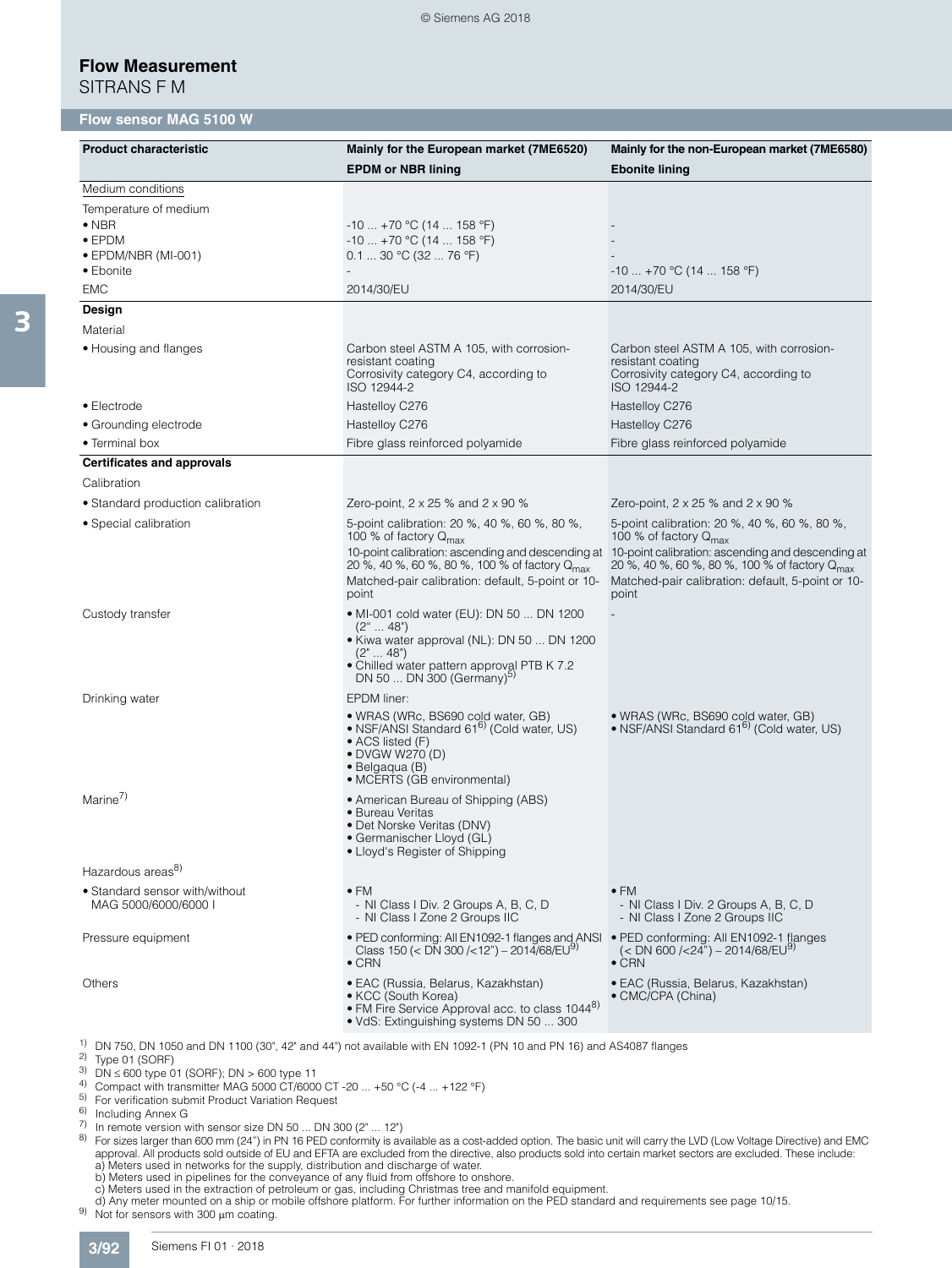#### **Flow sensor MAG 5100 W**

#### *MAG 5100 W (7ME6520) with MAG 6000 CT (Revenue program) MI-001*

MAG 5100 W CT program is type approved according to international water meter standard OIML R 49. Since the first November 2006 the MI-001 water meter directive is in force, which means that all water meters can be sold across the EU borders if the water meters contain a MI-001 label.

The MAG 5100 W MI-001 verified and labeled products are a Class II approval according to Directive 2014/32/EU of the European Parliament and Council of 26 February, 2014 on measuring instruments, Annex VI Thermal Energy Meters (MI-004) in the sizes from DN 50 to DN 1200 (Article No. 7ME6520).

The MID certification is obtained as a modul  $B + D$  module approval according to the above mentioned directive.

Module B : Type approval according to OIML R 49

Module D : Quality insurance approval of production



#### *MAG 5100 W (7ME6520) with MAG 5000/MAG 6000 or MAG 6000 CT for Fire Service applications*

MAG 5100 W (7ME6520) is FM Fire Service approved for automatic fire protection systems. The approval is applicable for the sizes DN 50, DN 80, DN 100, DN 150, DN 200, DN 250 and DN 300 (2", 3", 4", 6", 8", 10" and 12") with ANSI B16.5 Class 150 flanges. The FM Fire Service approved product can be ordered via the Z-options P20, P21 and P22.

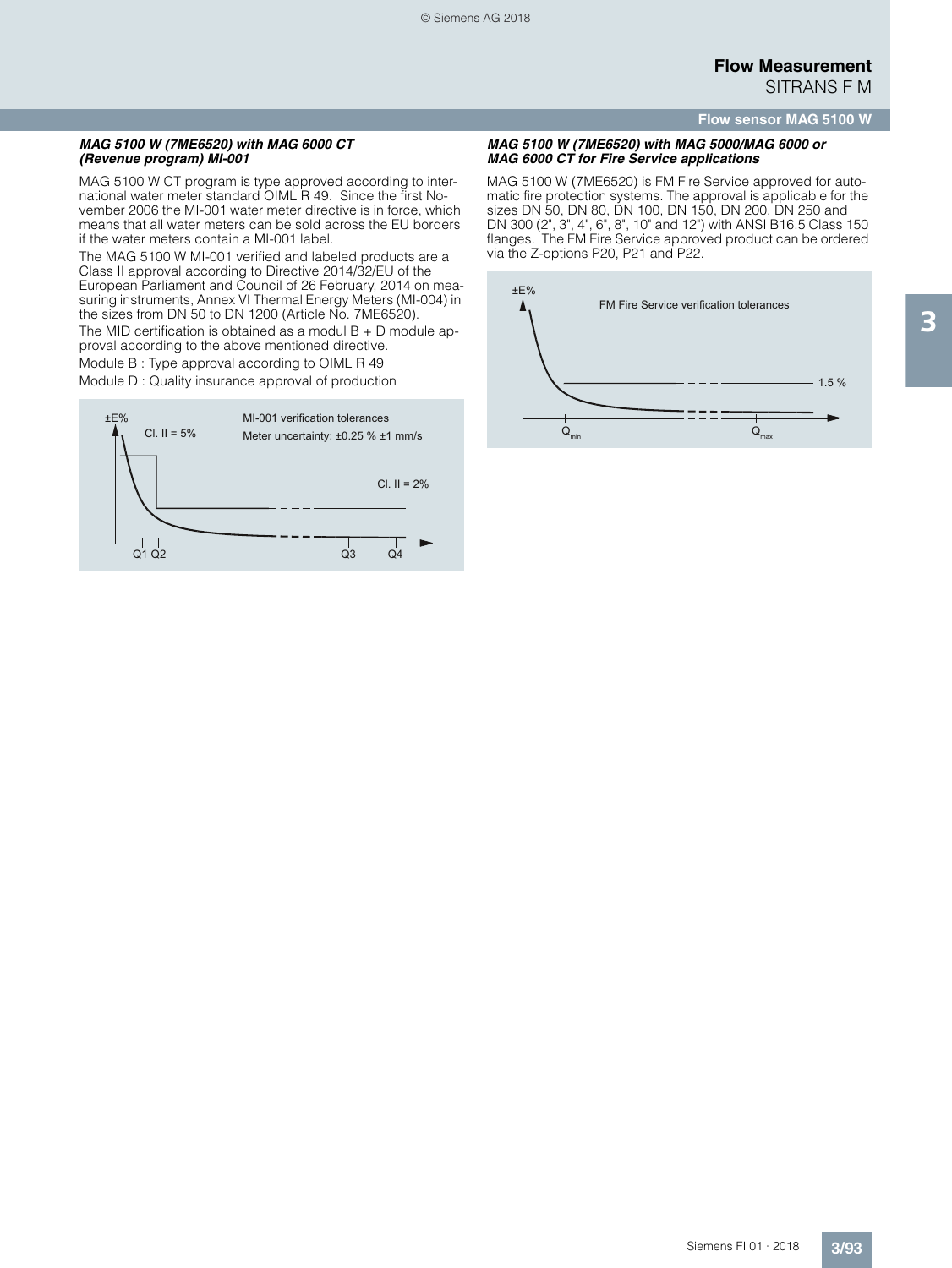SITRANS F M

## **Flow sensor MAG 5100 W**

MAG 5100 W (7ME6520) MI-001 verified and labeled products at a given Q3 and Q3/Q4 = 1.25 and Q2/Q1 = 1.6 measuring ranges see table below:

| Order code: P11          |      | DN 50 (2") DN 65 (21/2") DN 80 (3") |     |       |     |     |       |      | DN 100 (4") DN 125 (5") DN 150 (6") DN 200 (8") DN 250 (10") DN 300 (12") |
|--------------------------|------|-------------------------------------|-----|-------|-----|-----|-------|------|---------------------------------------------------------------------------|
| "R" Q3/Q1                | 40   | 40                                  | 40  | 40    | 40  | 40  | 40    | 40   | 40                                                                        |
| $Q4 [m^3/h]$             | 20   | 31.25                               | 50  | 78.75 | 125 | 200 | 312.5 | 500  | 787.5                                                                     |
| $Q3$ [m <sup>3</sup> /h] | 16   | 25                                  | 40  | 63    | 100 | 160 | 250   | 400  | 630                                                                       |
| $Q2 \, [m^3/h]$          | 0.64 | 1.0                                 | 1.6 | 2.52  | 4.0 | 6.4 | 10.0  | 16.0 | 25.2                                                                      |
| $Q1$ [m <sup>3</sup> /h] | 0.4  | 0.63                                | 1.0 | .58   | 2.5 | 4.0 | 6.25  | 10.0 | 15.75                                                                     |

| Order code: P12          | DN 50 (2") | DN 65 (2½") DN 80 (3") |      |                 |      |      |       |      | DN 100 (4") DN 125 (5") DN 150 (6") DN 200 (8") DN 250 (10") DN 300 (12") |
|--------------------------|------------|------------------------|------|-----------------|------|------|-------|------|---------------------------------------------------------------------------|
| "R" Q3/Q1                | 63         | 63                     | 63   | 63              | 63   | 63   | 63    | 63   | 63                                                                        |
| $Q4 [m^3/h]$             | 20         | 31.25                  | 50   | 78.75           | 125  | 200  | 312.5 | 500  | 787.5                                                                     |
| $Q3$ [m $^3$ /h]         | 16         | 25                     | 40   | 63              | 100  | 160  | 250   | 400  | 630                                                                       |
| $Q2 [m^3/h]$             | 0.41       | 0.63                   | .02  | .6 <sub>1</sub> | 2.54 | 4.06 | 6.35  | 10.2 | 16.0                                                                      |
| $Q1$ [m <sup>3</sup> /h] | 0.25       | 0.40                   | 0.63 | .00             | .59  | 2.54 | 3.97  | 6.35 | 10.0                                                                      |

| Order code: P13               |      | DN 50 (2") DN 65 (2 $\frac{1}{2}$ ") DN 80 (3") |      |       |     |      |       |      | DN 100 (4") DN 125 (5") DN 150 (6") DN 200 (8") DN 250 (10") DN 300 (12") |
|-------------------------------|------|-------------------------------------------------|------|-------|-----|------|-------|------|---------------------------------------------------------------------------|
| "R" Q3/Q1                     | 80   | 80                                              | 80   | 80    | 80  | 80   | 80    | 80   | 80                                                                        |
| $Q4 \, [\text{m}^3/\text{h}]$ | 20   | 31.25                                           | 50   | 78.75 | 125 | 200  | 312.5 | 500  | 787.5                                                                     |
| $Q3$ [m <sup>3</sup> /h]      | 16   | 25                                              | 40   | 63    | 100 | 160  | 250   | 400  | 630                                                                       |
| $Q2$ [m <sup>3</sup> /h]      | 0.32 | $0.5^{\circ}$                                   | 0.8  | 1.26  | 2.0 | 3.2  | 5.0   | 8.0  | 12.6                                                                      |
| $Q1$ [m <sup>3</sup> /h]      | 0.20 | 0.31                                            | 0.50 | 0.79  | .25 | 2.00 | 3.13  | 5.00 | 7.9                                                                       |

| Order code: P16               | DN 50 (2") | DN 65 (2½") DN 80 (3") |      |     |       |     |       | DN 100 (4") DN 125 (5") DN 150 (6") DN 200 (8") DN 250 (10") | DN 300 (12") |
|-------------------------------|------------|------------------------|------|-----|-------|-----|-------|--------------------------------------------------------------|--------------|
| "R" Q3/Q1                     | 160        | 160                    | 160  | 160 | 160   | 160 | 160   | 160                                                          | 160          |
| $Q4 \, [\text{m}^3/\text{h}]$ | 50         | 78.75                  | 125  | 200 | 312.5 | 500 | 787.5 | 1250                                                         | 2000         |
| $Q3 [m^3/h]$                  | 40         | 63                     | 100  | 160 | 250   | 400 | 630   | 1000                                                         | 1600         |
| $Q2 [m^3/h]$                  | 0.4        | 0.63                   | 1.0  | 1.6 | 2.5   | 4.0 | 6.3   | 10.0                                                         | 16.0         |
| $Q1$ [m <sup>3</sup> /h]      | 0.25       | 0.39                   | 0.63 | 1.0 | .56   | 2.5 | 3.94  | 6.3                                                          | 10.0         |

| Order code: P17               |      | DN 50 (2") DN 65 (21/2") DN 80 (3") |      |      |       |     |       |      | DN 100 (4") DN 125 (5") DN 150 (6") DN 200 (8") DN 250 (10") DN 300 (12") |
|-------------------------------|------|-------------------------------------|------|------|-------|-----|-------|------|---------------------------------------------------------------------------|
| "R" Q3/Q1                     | 200  | 200                                 | 200  | 200  | 200   | 200 | 200   | 200  | 200                                                                       |
| $Q4 \, [\text{m}^3/\text{h}]$ | 50   | 78.75                               | 125  | 200  | 312.5 | 500 | 787.5 | 1250 | 2000                                                                      |
| $Q3$ [m <sup>3</sup> /h]      | 40   | 63                                  | 100  | 160  | 250   | 400 | 630   | 1000 | 1600                                                                      |
| $Q2 \, [\text{m}^3/\text{h}]$ | 0.32 | 0.50                                | 0.80 | 1.28 | 2.0   | 3.2 | 5.0   | 8.0  | 12.8                                                                      |
| $Q1$ [m <sup>3</sup> /h]      | 0.2  | 0.32                                | 0.5  | 0.8  | 1.25  | 2.0 | 3.15  | 5.0  | 8.0                                                                       |

| Order code: P18          | DN 50 (2") | DN 65 (2½") DN 80 (3") |      |      |       |      |       |      | DN 100 (4") DN 125 (5") DN 150 (6") DN 200 (8") DN 250 (10") DN 300 (12") |
|--------------------------|------------|------------------------|------|------|-------|------|-------|------|---------------------------------------------------------------------------|
| "R" Q3/Q1                | 250        | 250                    | 250  | 250  | 250   | 250  | 250   | 250  | 250                                                                       |
| $Q4 [m^3/h]$             | 50         | 78.75                  | 125  | 200  | 312.5 | 500  | 787.5 | 1250 | 2000                                                                      |
| $Q3$ [m <sup>3</sup> /h] | 40         | 63                     | 100  | 160  | 250   | 400  | 630   | 1000 | 1600                                                                      |
| $Q2 [m^3/h]$             | 0.26       | 0.4                    | 0.64 | 1.02 | 1.6   | 2.56 | 4.0   | 6.4  | 10.24                                                                     |
| $Q1$ [m <sup>3</sup> /h] | 0.16       | 0.25                   | 0.4  | 0.64 | 1.0   | 1.6  | 2.52  | 4.0  | 6.4                                                                       |

| Order code: P24          | DN 350 (14") | DN 400 (16") | DN 450 (18") | DN 500 (20") | DN 600 (24") |
|--------------------------|--------------|--------------|--------------|--------------|--------------|
| "R" Q3/Q1                | 40           | 40           | 40           | 40           | 40           |
| $Q4 [m^3/h]$             | 1250         | 1250         | 2000         | 2000         | 3125         |
| $Q3$ [m <sup>3</sup> /h] | 1000         | 1000         | 1600         | 1600         | 2500         |
| $Q2 [m^3/h]$             | 40.0         | 40.0         | 64.0         | 64.0         | 100.0        |
| $Q1$ [m <sup>3</sup> /h] | 25.0         | 25.0         | 40.0         | 40.0         | 62.5         |

| Order code: P25          | DN 350 (14") | DN 400 (16") | DN 450 (18") | DN 500 (20") | DN 600 (24") |
|--------------------------|--------------|--------------|--------------|--------------|--------------|
| "R" Q3/Q1                | 63           | 63           | 63           | 63           | 63           |
| $Q4 [m^3/h]$             | 1250         | 2000         | 3125         | 3125         | 5000         |
| $Q3 [m^3/h]$             | 1000         | 1600         | 2500         | 2500         | 4000         |
| $Q2 [m^3/h]$             | 25.4         | 40.63        | 63.49        | 63.49        | 101.6        |
| $Q1$ [m <sup>3</sup> /h] | 15.9         | 25.4         | 39.7         | 39.7         | 63.49        |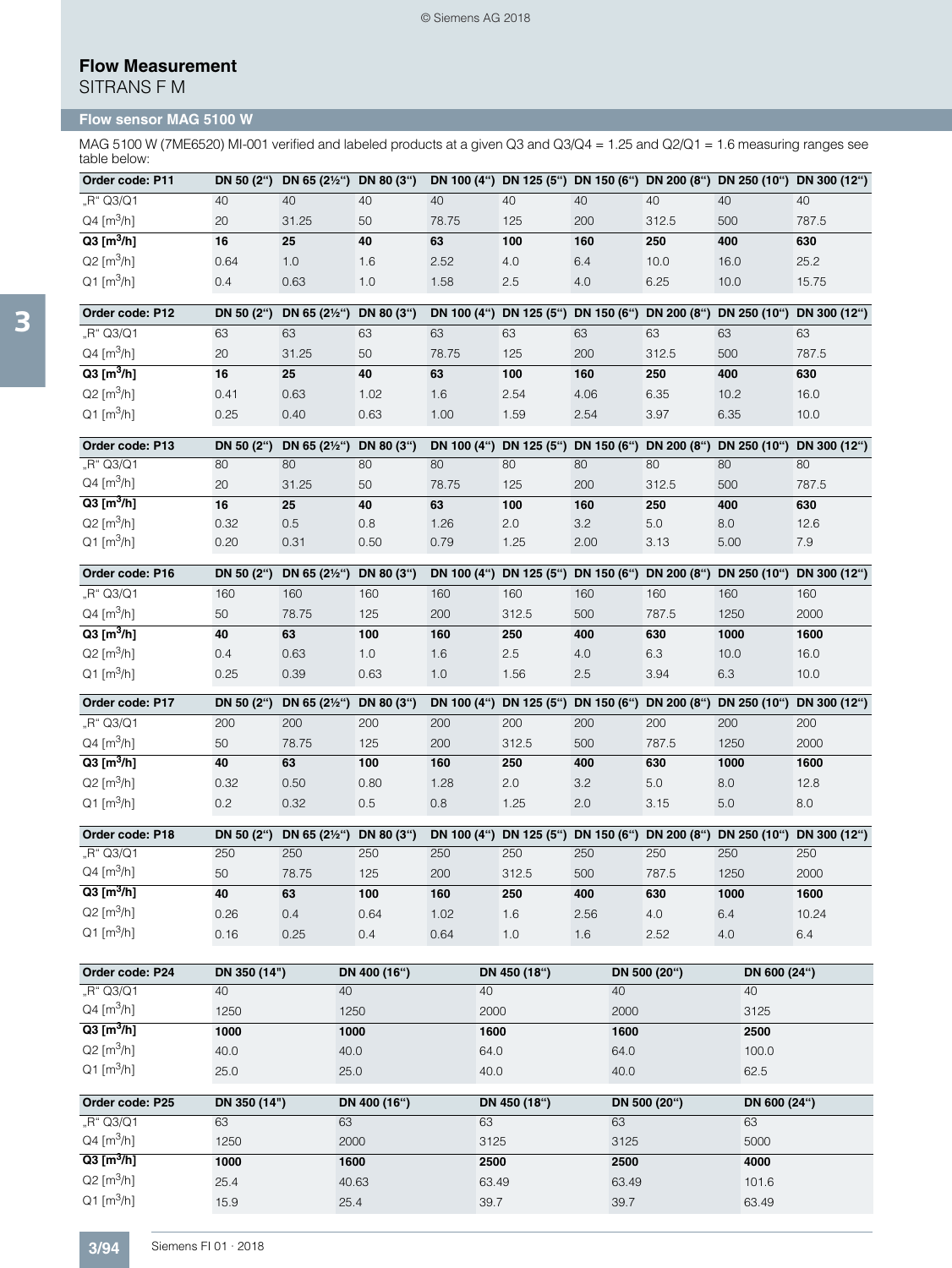SITRANS F M

**Flow sensor MAG 5100 W**

| Order code: P26          | DN 350 (14") | DN 400 (16") | DN 450 (18") | DN 500 (20") | DN 600 (24") |
|--------------------------|--------------|--------------|--------------|--------------|--------------|
| "R" Q3/Q1                | 80           | 80           | 80           | 80           | 80           |
| $Q4 [m^3/h]$             | 2000         | 3125         | 5000         | 5000         | 7875         |
| $Q3$ [m <sup>3</sup> /h] | 1600         | 2500         | 4000         | 4000         | 6300         |
| $Q2 [m^3/h]$             | 32.0         | 50.0         | 80.0         | 80.0         | 126.0        |
| $Q1 [m^3/h]$             | 20.0         | 31.25        | 50.0         | 50.0         | 78.75        |

| Order code: P27          | DN 350 (14") | DN 400 (16") | DN 450 (18") | DN 500 (20") | DN 600 (24") |
|--------------------------|--------------|--------------|--------------|--------------|--------------|
| "R" Q3/Q1                | 100          | 100          | 100          | 100          | 100          |
| $Q4 [m^3/h]$             | 3125         | 3125         | 5000         | 5000         | 7875         |
| $Q3$ [m <sup>3</sup> /h] | 2500         | 2500         | 4000         | 4000         | 6300         |
| $Q2 [m^3/h]$             | 40.0         | 40.0         | 64.0         | 64.0         | 100.8        |
| $Q1$ [m <sup>3</sup> /h] | 25.0         | 25.0         | 40.0         | 40.0         | 63.0         |

| Order code: P29          | DN 700 (28") | DN 750 (30") | DN 800 (32") | DN 900 (36") | DN 1000 (40") | DN 1200 (48") |  |
|--------------------------|--------------|--------------|--------------|--------------|---------------|---------------|--|
| "R" Q3/Q1                | 40           | 40           | 40           | 40           | 40            | 40            |  |
| $Q4 [m^3/h]$             | 5000         | 5000         | 5000         | 7875         | 7875          | 7875          |  |
| $Q3$ [m <sup>3</sup> /h] | 4000         | 4000         | 4000         | 6300         | 6300          | 6300          |  |
| $Q2 [m^3/h]$             | 160.0        | 160.0        | 160.0        | 252.0        | 252.0         | 252.0         |  |
| $Q1$ [m <sup>3</sup> /h] | 100.0        | 100.0        | 100.0        | 157.5        | 157.5         | 157.5         |  |

| Order code: P30          | DN 700 (28") | DN 750 (30") | DN 800 (32") | DN 900 (36") | DN 1000 (40") | DN 1200 (48") |
|--------------------------|--------------|--------------|--------------|--------------|---------------|---------------|
| "R" Q3/Q1                | 63           | 63           | 63           | 63           | 63            |               |
| $Q4 [m^3/h]$             | 5000         | 5000         | 5000         | 7875         | 7875          |               |
| $Q3 [m^3/h]$             | 4000         | 4000         | 4000         | 6300         | 6300          |               |
| $Q2 [m^3/h]$             | 101.6        | 101.6        | 101.6        | 160.0        | 160.0         |               |
| $Q1$ [m <sup>3</sup> /h] | 63.5         | 63.5         | 63.5         | 100.0        | 100.0         |               |

| Order code: P31          | DN 700 (28") | DN 750 (30") | DN 800 (32") | DN 900 (36") | DN 1000 (40") | DN 1200 (48")            |
|--------------------------|--------------|--------------|--------------|--------------|---------------|--------------------------|
| "R" Q3/Q1                | 80           | 80           | 80           | 80           | 80            | $\overline{\phantom{0}}$ |
| $Q4 [m^3/h]$             | 5000         | 5000         | 5000         | 7875         | 7875          | $\overline{\phantom{0}}$ |
| $Q3$ [m <sup>3</sup> /h] | 4000         | 4000         | 4000         | 6300         | 6300          |                          |
| $Q2 \, [m^3/h]$          | 80.0         | 80.0         | 80.0         | 126.0        | 126.0         | $\overline{\phantom{0}}$ |
| $Q1$ [m <sup>3</sup> /h] | 50.0         | 50.0         | 50.0         | 78.75        | 78.75         | $\overline{\phantom{0}}$ |

The label is placed on the transmitter housing. An example of the product label is shown below:

| <b>SIEMENS</b>                                                                                                                                                                                                                                                                                              |                                                                                                                                                                                                                                                                 |  |  |  |  |  |  |  |  |
|-------------------------------------------------------------------------------------------------------------------------------------------------------------------------------------------------------------------------------------------------------------------------------------------------------------|-----------------------------------------------------------------------------------------------------------------------------------------------------------------------------------------------------------------------------------------------------------------|--|--|--|--|--|--|--|--|
| 7ME65204PB132MA1-Z<br>Order No.:<br><b>P11</b><br>157802H502<br>Serial No.:<br>EN 1092-1, PN 10<br>200 (8in.)<br>Meterorientation: Horizontal (H)<br>Meterorientation: Class: F2, M1 IP 67<br><b>PN10</b><br>Pressure max.:<br>$30^{\circ}$ C<br>Temp. max.:<br>$-25^\circ$ to $+55^\circ$ C<br>Amb. Temp.: | <b>SITRANS F M MAG 6000 / 5100W CT</b><br>Supply: 115-230V AC<br>Certification No.: DK-0200-MI001-001<br>Class 2 OIML R49<br>Accuracy:<br>Software version:<br>3.03<br>2013<br>Year:<br>rear: 2013<br>03: 250 m3/h 03/01: 25<br>$C \in$ M <sub>13</sub><br>0200 |  |  |  |  |  |  |  |  |
|                                                                                                                                                                                                                                                                                                             | Siemens A/S, Flow Instruments 6400 Soenderborg, Denmark                                                                                                                                                                                                         |  |  |  |  |  |  |  |  |
|                                                                                                                                                                                                                                                                                                             | <b>Made in France</b>                                                                                                                                                                                                                                           |  |  |  |  |  |  |  |  |

OIML R 49/MI-001 approvals valid for:

- DN 50 to DN 1200 (2" to 48")
- Horizontal and vertical installation
- Compact or remote with max. 500 m cable
- Power supply 115 to 230 V AC, 12 to 24 V AC/DC

• With or without communication module

Other restrictions may apply (see certificate).

- Special OIML / MI-001 settings:
- $\bullet$  Unit:  $\text{m}^3$
- Qmax: Q3
- Low flow cut-off: 0.1 %
- Digital output: Frequency

For other factory settings, see Operating Instructions.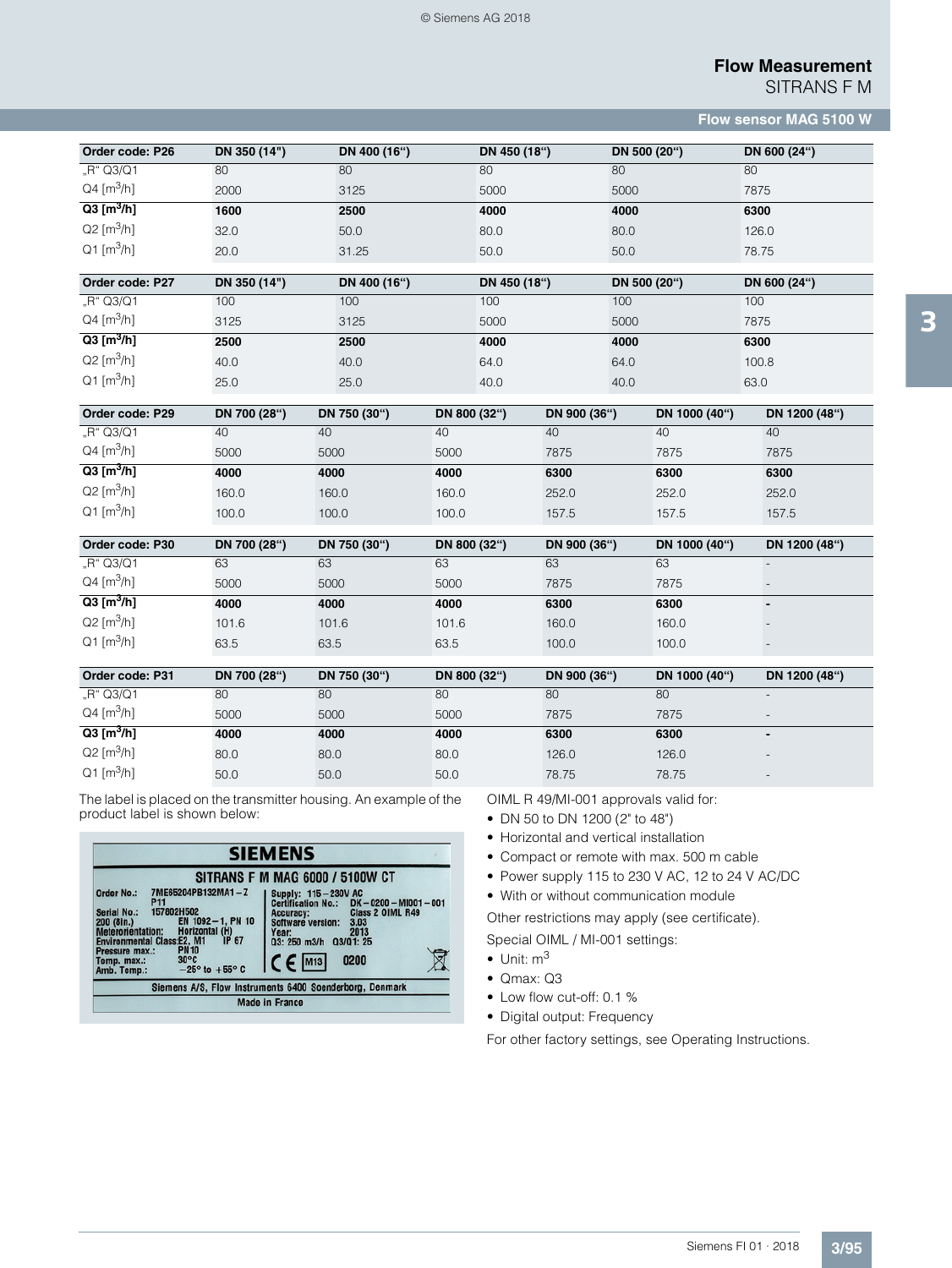# **Flow Measurement**

SITRANS F M

| <b>Flow sensor MAG 5100 W</b>                                                                                                                                                                                                                                                                                                                                                                                                                          |                                                                                                                                                                                       |                                                                                                                                                                                                                                                                                                                                                                                                                                                                                                                                                                                                                                                                                                                                                                                                                                                                                                                                                   |                                                               |                                                                                                                        |
|--------------------------------------------------------------------------------------------------------------------------------------------------------------------------------------------------------------------------------------------------------------------------------------------------------------------------------------------------------------------------------------------------------------------------------------------------------|---------------------------------------------------------------------------------------------------------------------------------------------------------------------------------------|---------------------------------------------------------------------------------------------------------------------------------------------------------------------------------------------------------------------------------------------------------------------------------------------------------------------------------------------------------------------------------------------------------------------------------------------------------------------------------------------------------------------------------------------------------------------------------------------------------------------------------------------------------------------------------------------------------------------------------------------------------------------------------------------------------------------------------------------------------------------------------------------------------------------------------------------------|---------------------------------------------------------------|------------------------------------------------------------------------------------------------------------------------|
| <b>Selection and Ordering data</b>                                                                                                                                                                                                                                                                                                                                                                                                                     | Article No. Order Code                                                                                                                                                                | <b>Selection and Ordering data</b>                                                                                                                                                                                                                                                                                                                                                                                                                                                                                                                                                                                                                                                                                                                                                                                                                                                                                                                | Article No. Order Code                                        |                                                                                                                        |
| Sensor SITRANS F M MAG 5100 W<br>7 <sup>1</sup>                                                                                                                                                                                                                                                                                                                                                                                                        | 7ME6520-                                                                                                                                                                              | Sensor SITRANS F M MAG 5100 W                                                                                                                                                                                                                                                                                                                                                                                                                                                                                                                                                                                                                                                                                                                                                                                                                                                                                                                     | 7ME6520-                                                      |                                                                                                                        |
| Hastelloy electrodes, carbon steel flanges,<br>EU water markets and low flow applications                                                                                                                                                                                                                                                                                                                                                              |                                                                                                                                                                                       | Hastelloy electrodes, carbon steel flanges,<br>EU water markets and low flow applications                                                                                                                                                                                                                                                                                                                                                                                                                                                                                                                                                                                                                                                                                                                                                                                                                                                         | HENEL - 2 HEN HEN                                             |                                                                                                                        |
| ○ Click on the Article No. for the online config-<br>uration in the PIA Life Cycle Portal.                                                                                                                                                                                                                                                                                                                                                             |                                                                                                                                                                                       | <b>Transmitter</b><br>Sensor for remote transmitter (Order transmit-                                                                                                                                                                                                                                                                                                                                                                                                                                                                                                                                                                                                                                                                                                                                                                                                                                                                              | A                                                             |                                                                                                                        |
| <b>Diameter</b><br>DN 15 $(\frac{1}{2})$<br>DN 25 (1")<br>DN 40 $(1\frac{1}{2})$<br>DN 50 $(2^{\circ})$<br>DN 65 $(2\frac{1}{2})$<br>DN 80 (3")<br>DN 100 $(4")$<br>DN 125 (5")<br>DN 150 (6")<br>DN 200 (8")<br>DN 250 (10")<br>DN 300 (12")<br>DN 350 (14")<br>DN 400 (16")<br>DN 450 (18")<br>DN 500 (20")<br>DN 600 (24")<br>DN 700 (28")<br>DN 750 (30")<br>DN 800 (32")<br>DN 900 (36")<br>DN 1000 (40")<br>$(42^{\circ})$<br>(44 <sup>°</sup> ) | 1 <sub>V</sub><br>2 D<br>2 R<br>2 Y<br>3F<br>3 M<br>3 T<br>4 B<br>4 H<br>4 P<br>4 V<br>5 D<br>5 K<br>5 R<br>5 Y<br>6 F<br>6 P<br>6 Y<br>7 D<br>7 H<br>7 M<br>7 R<br>7 U<br><b>7 V</b> | ter separately)<br>MAG 6000 I, Aluminum, 18  90 V DC,<br>115  230 V AC<br>MAG 6000, Polyamid,<br>11  30 V DC/11  24 V AC<br>MAG 6000, Polyamid, 115  230 V AC<br>MAG 5000, Polyamid,<br>11  30 V DC/11  24 V AC<br>MAG 5000, Polyamid, 115  230 V AC<br>MAG 6000 CT, Polyamid, 115  230 V AC<br>MAG 6000 CT, Polyamid,<br>11  30 V DC/11  24 V AC<br>Transmitter including wall-mounting kit for<br>remote design<br>MAG 5000, Polyamid, 115  230 V AC,<br>incl. special wall-mounting unit (approved<br>marine equipment)<br>• M20x1.5 cable glands<br>$\bullet$ 1/ <sub>2</sub> " NPT cable glands<br>MAG 6000, Polyamid, 115  230 V AC,<br>incl. special wall-mounting unit (approved<br>marine equipment)<br>• M20x1.5 cable glands<br>$\bullet$ 1/ <sub>2</sub> " NPT cable glands<br>MAG 6000 CT, Polyamid, 11  30 V DC/<br>11  24 V AC, incl. wall-mounting unit<br>• M20x1.5 cable glands<br>$\bullet$ 1/ <sub>2</sub> " NPT cable glands | C<br>H<br>J<br>κ<br>L<br>M<br>R<br>z<br>z<br>Z<br>Z<br>Z<br>Z | P <sub>0</sub> C<br>P <sub>0</sub> <sub>D</sub><br>$P$ <sub>0</sub> $G$<br>POH<br>P <sub>0</sub> J<br>P <sub>0</sub> K |
| DN 1200 (48")<br>Flange norm and pressure rating<br>EN 1092-1<br>PN 10 (DN 200  1200/8"  48")<br>PN 16 (DN 50  1200/2"  48")<br>PN 16, non PED (DN 700  1200/28"  48")<br>PN 40 (DN 15  40/ $\frac{1}{2}$ "  1 $\frac{1}{2}$ ")<br><b>ANSI B16.5</b><br>class 150 (1/2"  24")<br>AWWA C-207<br>Class D (28"  48")<br>AS 4087<br>PN 16 (DN 50  1200/2"  48")<br>Flange material and coating<br>Carbon steel flanges ASTM A 105.                         | 8B<br>в<br>C<br>D<br>F<br>J<br>Г<br>N<br>1                                                                                                                                            | MAG 6000 CT, Polyamid, 115  230 V AC,<br>incl. wall-mounting unit<br>• M20x1.5 cable glands<br>$\bullet$ 1/ <sub>2</sub> " NPT cable glands<br>Communication<br>None<br><b>HART</b><br>PROFIBUS PA Profile 3 (only MAG 6000/<br>MAG 6000 I)<br>PROFIBUS DP Profile 3 (only MAG 6000/<br>MAG 6000 I)<br>Modbus RTU/RS 485 (only MAG 6000/<br>MAG 6000 I)<br>FOUNDATION Fieldbus H1 (only MAG 6000/<br>MAG 6000 I)<br>Cable glands/terminal box<br>Metric: Polyamide terminal box or                                                                                                                                                                                                                                                                                                                                                                                                                                                                | z<br>Z<br>A<br>B<br>F<br>G<br>E                               | POL<br>P <sub>0</sub> M                                                                                                |
| corrosion-resistant coating of category C4<br>Carbon steel flanges ASTM A 105, 300 µm<br>corrosion-resistant coating of category C4<br><b>Liner material</b>                                                                                                                                                                                                                                                                                           | 4                                                                                                                                                                                     | MAG 6000 I compact                                                                                                                                                                                                                                                                                                                                                                                                                                                                                                                                                                                                                                                                                                                                                                                                                                                                                                                                |                                                               |                                                                                                                        |
|                                                                                                                                                                                                                                                                                                                                                                                                                                                        |                                                                                                                                                                                       |                                                                                                                                                                                                                                                                                                                                                                                                                                                                                                                                                                                                                                                                                                                                                                                                                                                                                                                                                   |                                                               |                                                                                                                        |

EPDM **2** NBR Hard Rubber **3**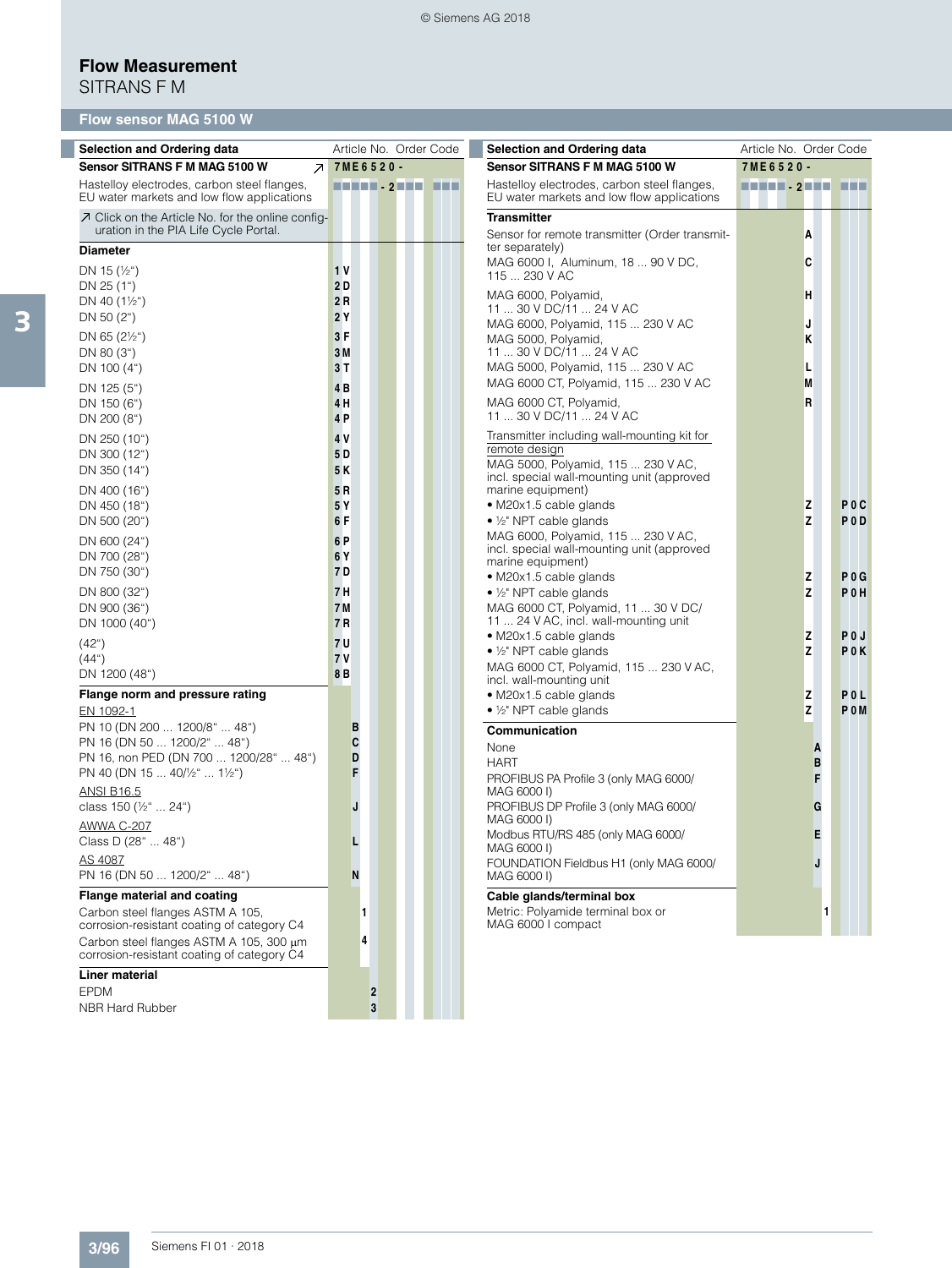## **Flow Measurement** SITRANS F M

# **Flow sensor MAG 5100 W**

| <b>Selection and Ordering data</b>                                                                                                   | Order code                    | <b>Selection and Ordering data</b>                                                                                                    |                          | Order code                         |
|--------------------------------------------------------------------------------------------------------------------------------------|-------------------------------|---------------------------------------------------------------------------------------------------------------------------------------|--------------------------|------------------------------------|
| <b>Additional information</b>                                                                                                        |                               | . Without verification according to OIML R 49                                                                                         |                          | P <sub>23</sub>                    |
| Please add "-Z" to Article No. and specify Order                                                                                     |                               | (DN 350  DN 600)                                                                                                                      |                          |                                    |
| code(s) and plain text.                                                                                                              |                               | • MI-001 Q3/Q1 = 40 (DN 350  DN 600)                                                                                                  |                          | P <sub>24</sub>                    |
| Certificates                                                                                                                         |                               | • MI-001 Q3/Q1 = 63 (DN 350  DN 600)<br>• MI-001 Q3/Q1 = 80 (DN 350  DN 600)                                                          |                          | P <sub>25</sub><br>P <sub>26</sub> |
| • Pressure test certificate according to EN 10204-3.1                                                                                | C <sub>01</sub>               | • MI-001 Q3/Q1 = 100 (DN 350  DN 600)                                                                                                 |                          | <b>P27</b>                         |
| • Material certificate according to EN 10204-3.1                                                                                     | C12                           |                                                                                                                                       |                          |                                    |
| • Factory certificate according to EN 10204-2.2                                                                                      | C <sub>14</sub>               | • Without verification according to OIML R 49<br>(DN 700  DN 1200)                                                                    |                          | P28                                |
| • Factory certificate according to EN 10204-2.1                                                                                      | C <sub>15</sub>               | • MI-001 Q3/Q1 = 40 (DN 700  DN 1200)                                                                                                 |                          | P <sub>29</sub>                    |
| Special calibration<br>• 5-point calibration for DN 15  DN 200 <sup>1)</sup>                                                         | <b>D01</b>                    | • MI-001 Q3/Q1 = 63 (DN 700  DN 1200)                                                                                                 |                          | <b>P30</b>                         |
| • 5-point calibration for DN 250  DN 600 <sup>1)</sup>                                                                               | <b>D02</b>                    | • MI-001 Q3/Q1 = 80 (DN 700  DN 1200)                                                                                                 |                          | <b>P31</b>                         |
| • 5-point calibration for DN 700  DN 1200 <sup>1)</sup>                                                                              | <b>D03</b>                    | FM Fire Service Approval                                                                                                              |                          |                                    |
| • 10-point calibration for DN 15  DN 200 <sup>2)</sup>                                                                               | <b>D06</b>                    | (with ANSI B16.5 Class 150 flanges)                                                                                                   |                          |                                    |
| • 10-point calibration for DN 250  DN 600 <sup>2)</sup>                                                                              | <b>D07</b>                    | • DN 50, DN 80 and DN 100 (2", 3" and 4")<br>• DN 150 and DN 200 (6" and 8")                                                          |                          | P <sub>20</sub><br>P21             |
| • 10-point calibration for DN 700  DN 1200 <sup>2)</sup>                                                                             | <b>D08</b>                    | • DN 250 and DN 300 (10" and 12")                                                                                                     |                          | <b>P22</b>                         |
| • Default (2 x 25 % and 2 x 90 %) match-pair calibra- $D11$                                                                          |                               |                                                                                                                                       |                          |                                    |
| tion for DN 15  DN 200                                                                                                               |                               | Region/customer specific labels<br>• Chinese label                                                                                    |                          | <b>W06</b>                         |
| • Default (2 x 25 % and 2 x 90 %) match-pair calibra- $D12$                                                                          |                               | • KCC label (South Korea)                                                                                                             |                          | <b>W28</b>                         |
| tion for DN 250  DN 600<br>• Default (2 x 25 % and 2 x 90 %) match-pair calibra- $D13$                                               |                               | • FP2E label (France)                                                                                                                 |                          | H <sub>20</sub>                    |
| tion for DN 700  DN 1200                                                                                                             |                               | Tag name plate, stainless steel (specify in plain text)                                                                               |                          | <b>Y17</b>                         |
| • 5-point, matched-pair calibration for DN 15                                                                                        | D <sub>15</sub>               | Tag name plate, plastic (self-adhesive)                                                                                               |                          | Y18                                |
| $DN$ 200 <sup>1)</sup>                                                                                                               |                               | Customer-specific transmitter setting                                                                                                 |                          | Y20                                |
| • 5-point, matched-pair calibr. for DN 250  DN 600 <sup>1</sup><br>• 5-point, matched-pair calibr. for DN 700  DN 1200 <sup>1)</sup> | D <sub>16</sub><br><b>D17</b> | Factory mounted sensor cables                                                                                                         |                          |                                    |
| • 10-point, matched-pair calibration for DN 15                                                                                       | D <sub>18</sub>               | • Sensor cables wired (specify Article No. for sensor                                                                                 |                          | <b>Y40</b>                         |
| DN $200^{2}$                                                                                                                         |                               | cables and order cables separately or specify K-op-<br>tion)                                                                          |                          |                                    |
| • 10-point, matched-pair calibr. for DN 250  DN 600 <sup>2)</sup>                                                                    | D <sub>19</sub>               | • Sensor cables wired and IP68 sealing (specify                                                                                       |                          | Y41                                |
| • 10-point, matched-pair calibr. for DN 700  DN 1200 <sup>2)</sup> D20                                                               |                               | Article No. for sensor cables and order cables sep-                                                                                   |                          |                                    |
| Country of origin                                                                                                                    |                               | arately or specify K-option)                                                                                                          |                          |                                    |
| $\bullet$ France                                                                                                                     | F <sub>55</sub>               | Special version (specify in plain text)                                                                                               |                          | Y99                                |
| Sensor cables                                                                                                                        |                               | Additional calibrations                                                                                                               |                          |                                    |
| • Standard coil and electrode cable, PVC jacket<br>- 5 m (16 ft)                                                                     | <b>K01</b>                    | • Accredited Siemens Flow Instruments matched pair <b>On request<sup>4)</sup></b><br>calibration acc. to ISO/IEC 17025:2005           |                          |                                    |
| $-10$ m (33 ft)                                                                                                                      | K <sub>02</sub>               | • Customer-witnessed calibration                                                                                                      | On request <sup>4)</sup> |                                    |
| $-20$ m (65 ft)                                                                                                                      | <b>K04</b>                    | Any of above calibration                                                                                                              |                          |                                    |
| $-30$ m (98 ft)                                                                                                                      | <b>K06</b>                    | <sup>1)</sup> 20 %, 40 %, 60 %, 80 %, 100 % of factory $Q_{\text{max}}$                                                               |                          |                                    |
| - 40 m (131 ft)                                                                                                                      | <b>K07</b>                    | <sup>2)</sup> Ascending and descending at 20 %, 40 %, 60 %, 80 %, 100 % of factory $Q_{\text{max}}$                                   |                          |                                    |
| $-50$ m (164 ft)                                                                                                                     | <b>K08</b>                    | 3) For more details and references of the ranges please see the tables on<br>page 3/94.                                               |                          |                                    |
| $-60$ m (197 ft)                                                                                                                     | K09                           | <sup>4)</sup> Product Variation Request (PVR).                                                                                        |                          |                                    |
| $-100$ m (328 ft)                                                                                                                    | K <sub>10</sub>               | Operating instructions for SITRANS F M MAG 5100 W                                                                                     |                          |                                    |
| - 150 m (492 ft)                                                                                                                     | K11<br><b>K12</b>             |                                                                                                                                       |                          |                                    |
| $-200$ m (656 ft)<br>$-500$ m (1640 ft)                                                                                              | K <sub>13</sub>               | <b>Description</b>                                                                                                                    | Article No.              |                                    |
| • Standard coil and special electrode cable, PVC jacket                                                                              |                               | • English                                                                                                                             | A5E03063678              |                                    |
| $-5$ m (16 ft)                                                                                                                       | K51                           | • German                                                                                                                              | A5E03376527              |                                    |
| $-10$ m (33 ft)                                                                                                                      | K <sub>52</sub>               | All literature is available to download for free, in a range of languages, at<br>www.siemens.com/processinstrumentation/documentation |                          |                                    |
| $-20$ m (65 ft)                                                                                                                      | <b>K54</b>                    |                                                                                                                                       |                          |                                    |
| $-30$ m (98 ft)                                                                                                                      | K56                           | <b>Accessories</b>                                                                                                                    |                          |                                    |
| $-40$ m (131 ft)                                                                                                                     | <b>K57</b>                    | <b>Description</b>                                                                                                                    | Article No.              |                                    |
| $-50$ m (164 ft)                                                                                                                     | K58                           | Potting kit for IP68/NEMA 6P                                                                                                          | FDK:085U0220             |                                    |
| $-60$ m (197 ft)                                                                                                                     | K59<br><b>K60</b>             | sealing of sensor junction box                                                                                                        |                          |                                    |
| $-100$ m (328 ft)                                                                                                                    |                               |                                                                                                                                       |                          |                                    |
| - 150 m (492 ft)<br>$-200$ m (656 ft)                                                                                                | K61<br>K62                    |                                                                                                                                       |                          |                                    |
| $-500$ m (1640 ft)                                                                                                                   | K63                           |                                                                                                                                       |                          |                                    |
| <b>Terminal blocks</b>                                                                                                               |                               | MAG 5000/6000 transmitters and sensors are packed in sepa-                                                                            |                          |                                    |
| • Factory mounted terminal blocks                                                                                                    | <b>N02</b>                    | rate boxes, the final assembly takes place during installation at<br>the customer's place. MAG 6000 I transmitters and sensors are    |                          |                                    |
| Approval/Verification <sup>3)</sup>                                                                                                  |                               | delivered compact mounted from factory.                                                                                               |                          |                                    |
| . Without verification acc. to OIML R 49 (DN 50  DN 300) P10                                                                         |                               | Communication module will be pre-mounted in the transmitter.                                                                          |                          |                                    |
| • MI-001 Q3/Q1 = 40 (DN 50  DN 300)                                                                                                  | P11                           | Please use online Product selector to get latest updates.                                                                             |                          |                                    |
| • MI-001 Q3/Q1 = 63 (DN 50  DN 300)                                                                                                  | P <sub>12</sub>               | Product selector link:                                                                                                                |                          |                                    |
| • MI-001 Q3/Q1 = 80 (DN 50  DN 300)                                                                                                  | P <sub>13</sub>               | www.pia-portal.automation.siemens.com                                                                                                 |                          |                                    |
| • MI-001 Q3/Q1 = 160 (DN 50  DN 300)                                                                                                 | P16                           |                                                                                                                                       |                          |                                    |
| • MI-001 Q3/Q1 = 200 (DN 50  DN 300)                                                                                                 | <b>P17</b>                    |                                                                                                                                       |                          |                                    |
| • MI-001 Q3/Q1 = 250 (DN 50  DN 300)                                                                                                 | P18                           |                                                                                                                                       |                          |                                    |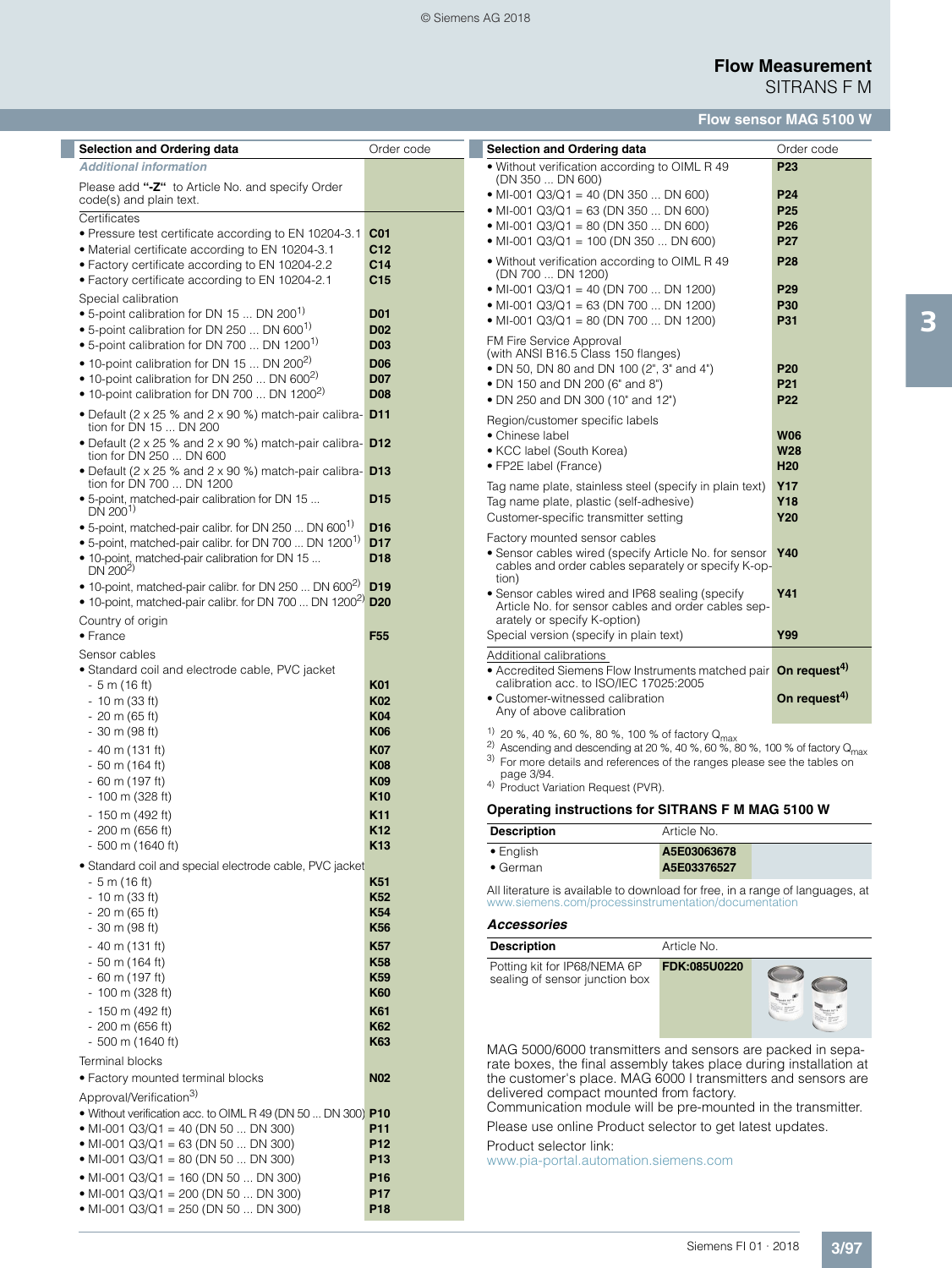## **Flow Measurement**

SITRANS F M

# **Flow sensor MAG 5100 W**

| <b>Selection and Ordering data</b>                                                                                                                                                                                                                                   | Article No.                | <b>Selection and Ordering data</b>                                                                                            | Article No.         |
|----------------------------------------------------------------------------------------------------------------------------------------------------------------------------------------------------------------------------------------------------------------------|----------------------------|-------------------------------------------------------------------------------------------------------------------------------|---------------------|
| Sensor SITRANS F M MAG 5100 W                                                                                                                                                                                                                                        | <b>7 7ME6580-</b>          | Sensor SITRANS F M MAG 5100 W                                                                                                 | 7ME6580-            |
| Hastelloy electrodes, carbon steel flanges,<br>Non EU water markets                                                                                                                                                                                                  | ----------                 | Hastelloy electrodes, carbon steel flanges,<br>Non EU water markets                                                           | <b>THEFT - ENER</b> |
| ○ Click on the Article No. for the online configuration                                                                                                                                                                                                              |                            | <b>Transmitter with display</b>                                                                                               |                     |
| in the PIA Life Cycle Portal.<br><b>Diameter</b>                                                                                                                                                                                                                     |                            | Sensor for remote transmitter (Order transmitter sepa-<br>rately)                                                             | Α                   |
| DN 25 (1")<br>DN 40 $(1\frac{1}{2})$<br>DN 50 $(2^{\circ})$                                                                                                                                                                                                          | 2D<br>2R<br>2 Y            | MAG 6000, Polyamid, 11  30 V DC/11  24V AC<br>MAG 6000, Polyamid, 115  230 V AC<br>MAG 5000, Polyamid, 11  30 V DC/11  24V AC | н<br>J<br>K         |
| DN 65 $(2\frac{1}{2})$<br>DN 80 (3")<br>DN 100 (4")                                                                                                                                                                                                                  | 3F<br>3 M<br>3T            | MAG 5000, Polyamid, 115  230 V AC<br>Communication<br>No communication, add-on possible<br><b>HART</b>                        | г<br>A<br>B         |
| DN 125 (5")<br>DN 150 (6")<br>DN 200 (8")                                                                                                                                                                                                                            | 4B<br>4H<br>4 P            | PROFIBUS PA Profile 3 (only MAG 6000)<br>PROFIBUS DP Profile 3 (only MAG 6000)<br>Modbus RTU/RS 485 (only MAG 6000)           | F<br>G<br>E         |
| DN 250 (10")<br>DN 300 (12")<br>DN 350 (14")                                                                                                                                                                                                                         | 4 V<br>5 D<br>5 K          | FOUNDATION Fieldbus H1 (only MAG 6000)<br>Cable glands/terminal box<br>Metric: Polyamide terminal box or MAG 6000 I com-      | J                   |
| DN 400 (16")<br>DN 450 (18")<br>DN 500 (20")                                                                                                                                                                                                                         | 5 R<br>5 Y<br>6 F          | pact<br>1/2" NPT: Polyamide terminal box or MAG 6000 I com-<br>pact                                                           | $\mathbf{2}$        |
| DN 600 (24")<br>DN 700 (28")<br>DN 750 (30")                                                                                                                                                                                                                         | 6 P<br>6Y<br>7 D           | <sup>1)</sup> DN 1400 to DN 2000 (54" to 78") do not conform to PED or CRN.                                                   |                     |
| DN 800 (32")<br>DN 900 (36")<br>DN 1000 (40")                                                                                                                                                                                                                        | 7H<br>7 M<br>7 R           |                                                                                                                               |                     |
| (42 <sup>°</sup> )<br>(44 <sup>°</sup> )                                                                                                                                                                                                                             | 7 U<br>7 V<br>8B           |                                                                                                                               |                     |
| DN 1200 (48")<br>DN 1400 (54")<br>DN 1500 (60")                                                                                                                                                                                                                      | 8F<br>8K                   |                                                                                                                               |                     |
| DN 1600 (66")<br>DN 1800 (72")<br>DN 2000 (78")                                                                                                                                                                                                                      | 8P<br>8 T<br>8Y            |                                                                                                                               |                     |
| Flange norm and pressure rating                                                                                                                                                                                                                                      |                            |                                                                                                                               |                     |
| EN 1092-1<br>PN 6 (DN 1400  2000 (54"  78")) <sup>1)</sup><br>PN 10 (DN 200  2000 (8"  78")) <sup>1)</sup><br>PN 16 (DN 65  600 (2½"  24"))<br>PN 16, non-PED (DN 700  2000 (28"<br>",78")<br>PN 40 (DN 25  50 (1"  2"))<br><b>ANSI B16.5</b><br>class 150 (1"  24") | A<br>B<br>C<br>D<br>F<br>J |                                                                                                                               |                     |
| AWWA C-207<br>Class D $(28^{\circ} \dots 78^{\circ})^{1}$                                                                                                                                                                                                            |                            |                                                                                                                               |                     |
| AS 4087<br>PN 16 (DN 50  1200 (2"  48"))<br><u>JIS</u>                                                                                                                                                                                                               | Ν                          |                                                                                                                               |                     |
| B 2220:2004 K10 (1"  24")                                                                                                                                                                                                                                            | R                          |                                                                                                                               |                     |
| Flange material and coating<br>Carbon steel flanges ASTM A 105,<br>corrosion-resistant coating of category C4<br>Carbon steel flanges ASTM A 105, 300 µm<br>corrosion-resistant coating of category C4                                                               | 1<br>4                     |                                                                                                                               |                     |
| <b>Liner material</b>                                                                                                                                                                                                                                                |                            |                                                                                                                               |                     |
| Ebonite Hard Rubber                                                                                                                                                                                                                                                  | $\overline{4}$             |                                                                                                                               |                     |
| <b>Electrode material</b>                                                                                                                                                                                                                                            |                            |                                                                                                                               |                     |
| Hastelloy                                                                                                                                                                                                                                                            | $\overline{\mathbf{2}}$    |                                                                                                                               |                     |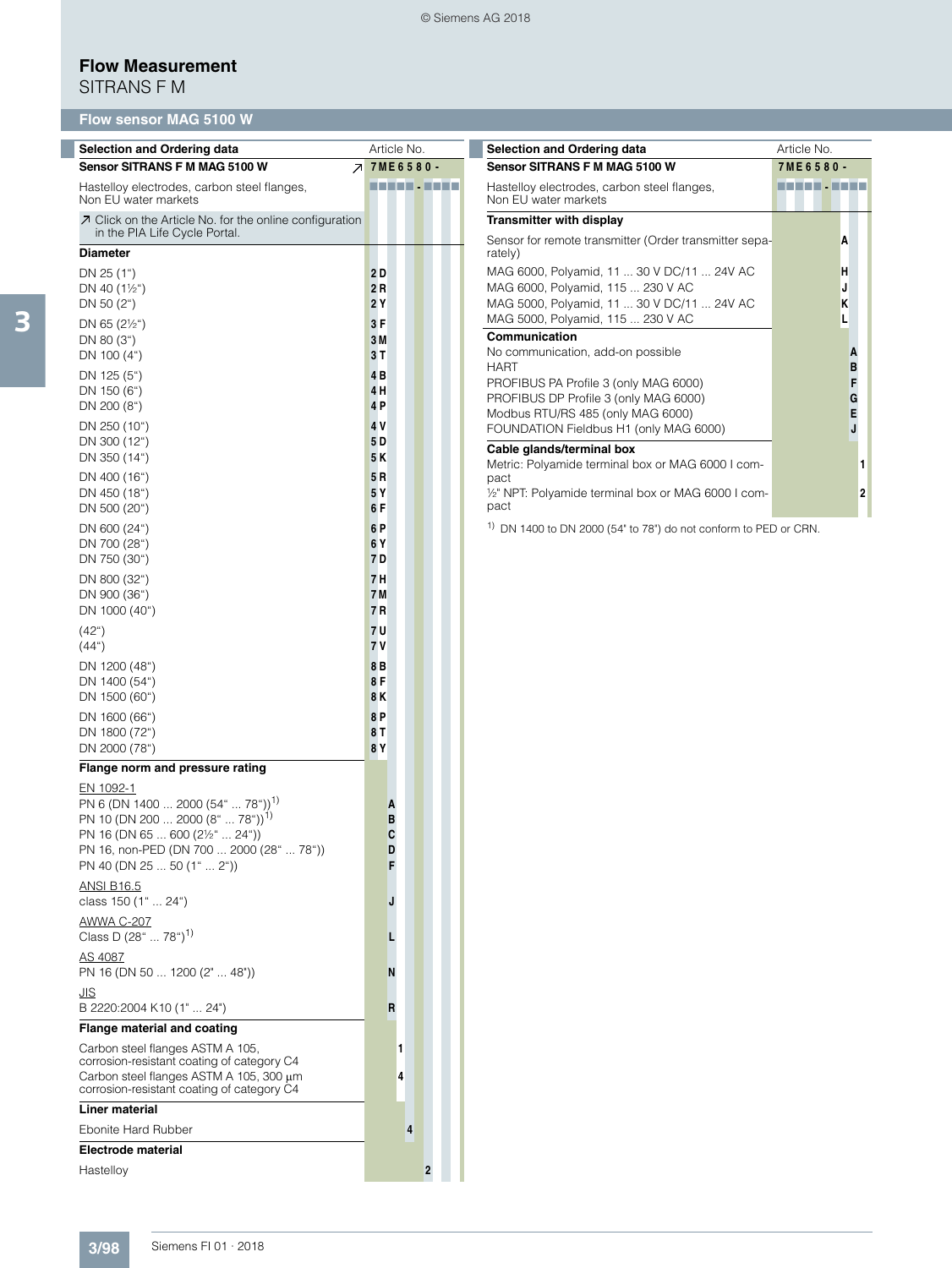## **Flow Measurement** SITRANS F M

**Flow sensor MAG 5100 W**

| Order code |
|------------|
|            |
|            |
|            |
|            |
|            |
|            |
|            |
|            |
|            |
|            |
|            |
|            |
|            |
|            |
|            |
|            |
|            |
|            |
|            |
|            |
|            |
|            |
|            |
|            |
|            |
|            |
|            |
|            |
|            |
|            |
|            |
|            |

**Description** Article No.

• German **A5E03376527** • English **A5E03063678**

**[Operating instructions for SITRANS F M M](http://www.siemens.com/processinstrumentation/documentation)AG 5100 W**

All literature is available to download for free, in a range of languages, at www.siemens.com/processinstrumentation/docume

#### **Accessories**

| <b>Description</b>                                             | Article No.  |  |
|----------------------------------------------------------------|--------------|--|
| Potting kit for IP68/NEMA 6P<br>sealing of sensor junction box | FDK:085U0220 |  |

MAG 5000/6000 transmitters and sensors are packed in separate boxes, the final assembly takes place during installation at the customer's site.

Communication module will be pre-mounted in the transmitter. Please use online Product selector to get latest updates. Product selector link: www.pia-portal.automation.siemens.com

1) 20 %, 40 %, 60 %, 80 %, 100 % of factory  $Q_{\text{max}}$ 

<sup>2)</sup> Ascending and descending at 20 %, 40 %, 60 %, 80 %, 100 % of factory  ${\mathsf Q}_{\mathsf{max}}$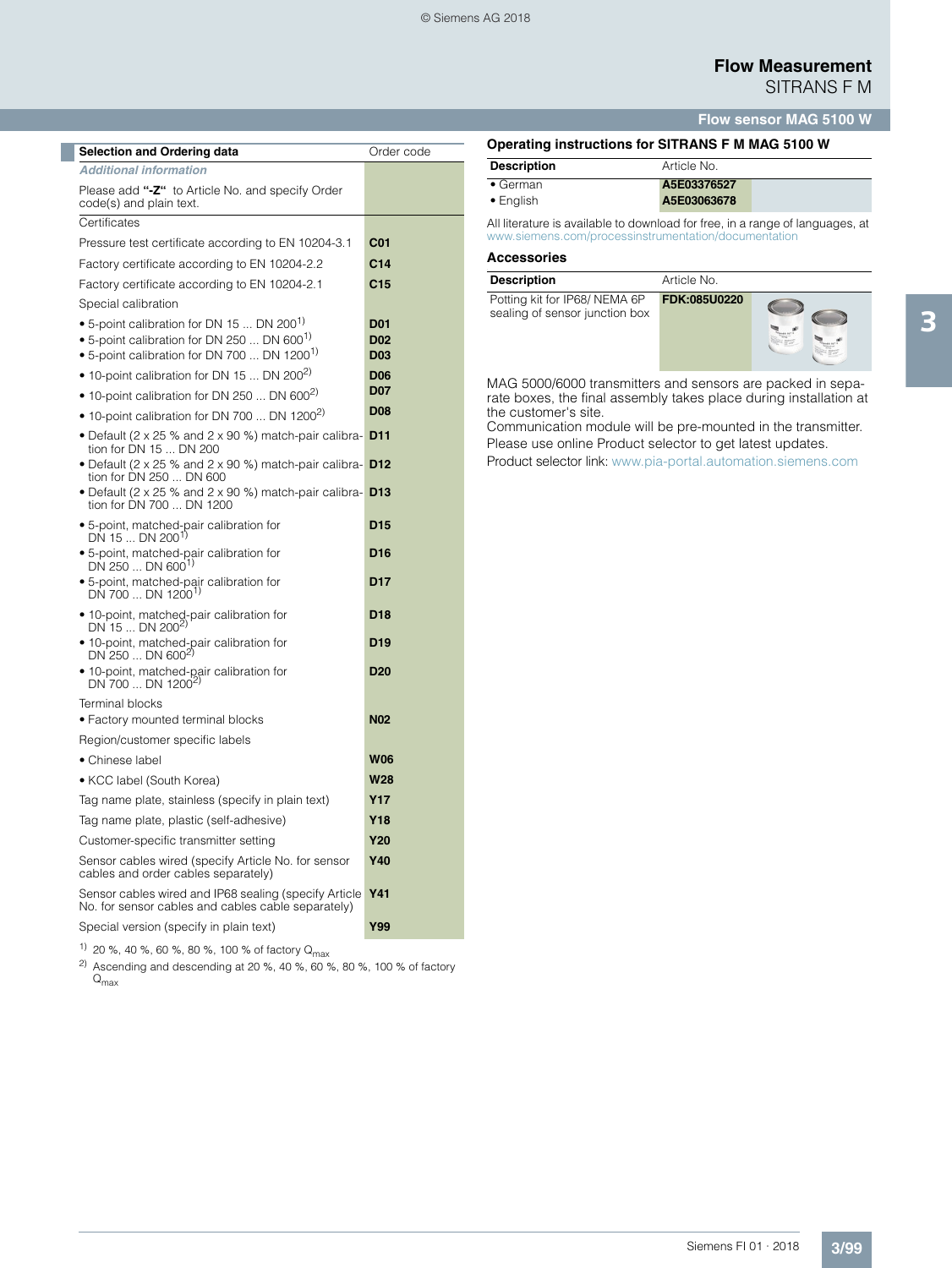SITRANS F M

### ■**Dimensional drawings**







7ME6520: DN 15 ... 40 (½" ... 1½") 7ME6520: DN 50 ... 300 (2" ... 12") 7ME6520: DN 350 ... 1200 (14" ... 48") 7ME6580: DN 25 ... 2000 (1" ... 78")

|      |                 |                          | 7ME6520 NBR or EPDM liner |                          |                          | <b>7ME6580 Ebonite liner</b> |        |                |        |         |        |
|------|-----------------|--------------------------|---------------------------|--------------------------|--------------------------|------------------------------|--------|----------------|--------|---------|--------|
|      | Nominal size A  |                          |                           | D1                       |                          | A                            |        | D <sub>1</sub> |        | $L^{1}$ |        |
| [mm] | [inch] [mm]     |                          | [inch]                    | [mm]                     | [inch]                   | [mm]                         | [inch] | [mm]           | [inch] | [mm]    | [inch] |
| 15   | $\frac{1}{2}$   | 177                      | 7.0                       | 77                       | $\overline{3.0}$         |                              |        |                |        | 200     | 7.9    |
| 25   | $\mathbf{1}$    | 187                      | 7.4                       | 96                       | 3.8                      | 187                          | 7.4    | 104            | 4.09   | 200     | 7.9    |
| 40   | $1\frac{1}{2}$  | 202                      | 8.0                       | 127                      | 5.0                      | 197                          | 7.8    | 124            | 4.88   | 200     | 7.9    |
| 50   | 2               | 188                      | 7.4                       | 76                       | 3.0                      | 205                          | 8.1    | 139            | 5.47   | 200     | 7.9    |
| 65   | $2\frac{1}{2}$  | 194                      | 7.6                       | 89                       | 3.5                      | 212                          | 8.3    | 154            | 6.06   | 200     | 7.9    |
| 80   | 3               | 200                      | 7.9                       | 102                      | 4.0                      | 222                          | 8.7    | 174            | 6.85   | 200     | 7.9    |
| 100  | 4               | 207                      | 8.1                       | 114                      | 4.5                      | 242                          | 9.5    | 214            | 8.43   | 250     | 9.8    |
| 125  | 5               | 217                      | 8.5                       | 140                      | 5.5                      | 255                          | 10.0   | 239            | 9.41   | 250     | 9.8    |
| 150  | 6               | 232                      | 9.1                       | 168                      | 6.6                      | 276                          | 10.9   | 282            | 11.1   | 300     | 11.8   |
| 200  | 8               | 257                      | 10.1                      | 219                      | 8.6                      | 304                          | 12.0   | 338            | 13.31  | 350     | 13.8   |
| 250  | 10              | 284                      | 11.2                      | 273                      | 10.8                     | 332                          | 13.1   | 393            | 15.47  | 450     | 17.7   |
| 300  | 12              | 310                      | 12.2                      | 324                      | 12.8                     | 357                          | 14.1   | 444            | 17.48  | 500     | 19.7   |
| 350  | 14              | 382                      | 15.0                      | 451                      | 17.8                     | 362                          | 14.3   | 451            | 17.76  | 550     | 21.7   |
| 400  | 16              | 407                      | 16.0                      | 502                      | 19.8                     | 387                          | 15.2   | 502            | 19.76  | 600     | 23.6   |
| 450  | 18              | 438                      | 17.2                      | 563                      | 22.2                     | 418                          | 16.5   | 563            | 22.16  | 600     | 23.6   |
| 500  | 20              | 463                      | 18.2                      | 614                      | 24.2                     | 443                          | 17.4   | 614            | 24.17  | 600     | 23.6   |
| 600  | 24              | 514                      | 20.2                      | 715                      | 28.2                     | 494                          | 19.4   | 715            | 28.15  | 600     | 23.6   |
| 700  | 28              | 564                      | 22.2                      | 816                      | 32.1                     | 544                          | 21.4   | 816            | 32.13  | 700     | 27.6   |
| 750  | 30              | 591                      | 23.3                      | 869                      | 34.2                     | 571                          | 22.5   | 869            | 34.21  | 750     | 29.5   |
| 800  | 32              | 616                      | 24.3                      | 927                      | 36.5                     | 606                          | 23.9   | 927            | 36.5   | 800     | 31.5   |
| 900  | $\overline{36}$ | 663                      | 26.1                      | 1032                     | 40.6                     | 653                          | 25.7   | 1032           | 40.63  | 900     | 35.4   |
| 1000 | 40              | 714                      | 28.1                      | 1136                     | 44.7                     | 704                          | 27.7   | 1136           | 44.72  | 1000    | 39.4   |
|      | 42              | 714                      | 28.1                      | 1136                     | 44.7                     | 704                          | 27.7   | 1136           | 44.72  | 1000    | 39.4   |
|      | 44              | 765                      | 30.1                      | 1238                     | 48.7                     | 755                          | 29.7   | 1238           | 48.74  | 1100    | 43.3   |
| 1200 | 48              | 820                      | 32.3                      | 1348                     | 53.1                     | 810                          | 31.9   | 1348           | 53.07  | 1200    | 47.2   |
| 1400 | 54              | $\overline{\phantom{a}}$ | $\overline{\phantom{a}}$  |                          | $\overline{\phantom{a}}$ | 925                          | 36.4   | 1574           | 65.94  | 1400    | 55.1   |
| 1500 | 60              | $\blacksquare$           | $\overline{\phantom{a}}$  | $\overline{\phantom{a}}$ |                          | 972                          | 38.2   | 1672           | 65.83  | 1500    | 59.1   |
| 1600 | 66              |                          |                           |                          |                          | 1025                         | 40.4   | 1774           | 75.39  | 1600    | 63     |
| 1800 | $\overline{72}$ |                          |                           | $\overline{a}$           |                          | 1123                         | 44.2   | 1974           | 77.72  | 1800    | 70.9   |
| 2000 | 78              |                          | $\overline{\phantom{a}}$  | $\overline{\phantom{a}}$ | $\overline{\phantom{a}}$ | 1223                         | 48.1   | 2174           | 85.59  | 2000    | 78.7   |

1) Tolerances on built-in length:<br>DN 15 to DN 200 (½" to 8"): +0/-3 mm (+0/-0.12"), DN 250 to DN 400 (10" to 16"): +0/-5 mm (+0/-0.20"),<br>DN 450 to DN 600 (18" to 24"): +5/-5 mm (+0.20/-0.20"), DN 700 to DN 2000 (28" to 78"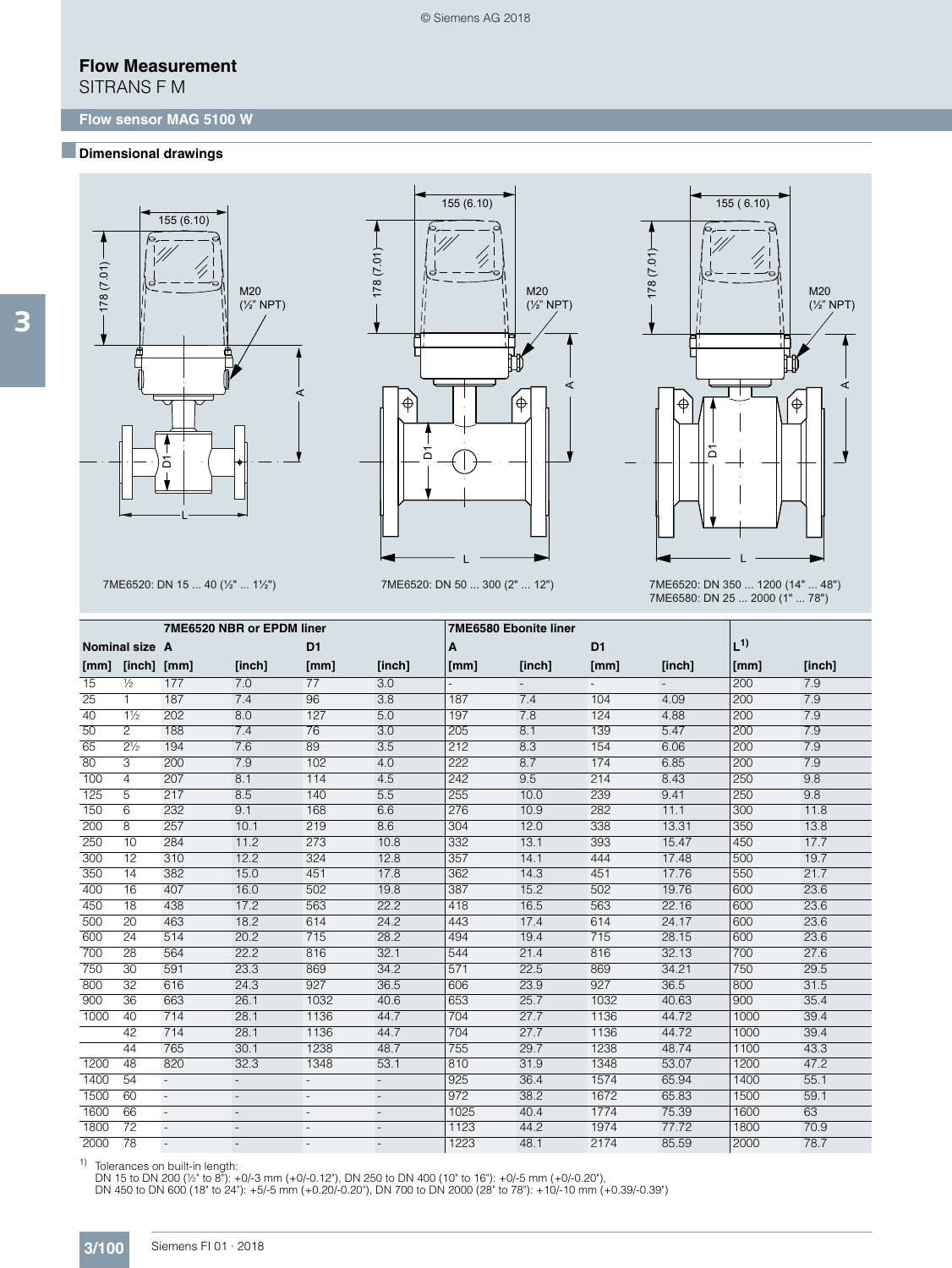## **Flow sensor MAG 5100 W**

#### MAG 5100 W/6000 I Compact







7ME6520: DN 15 ... 40 (½" ... 1½") 7ME6520: DN 50 ... 300 (2" ... 12") 7ME6520: DN 350 ... 2000 (14" ... 78") 7ME6580: DN 25 ... 2000 (1" ... 78")

|      | 7ME6520 NBR or EPDM liner |        |                          |                          |                          |                          |                          | 7ME6580 Ebonite liner |        |                          |        |                |        |         |        |
|------|---------------------------|--------|--------------------------|--------------------------|--------------------------|--------------------------|--------------------------|-----------------------|--------|--------------------------|--------|----------------|--------|---------|--------|
|      | <b>Nominal size</b>       | A      |                          | A <sub>1</sub>           |                          | D <sub>1</sub>           |                          | A                     |        | A1                       |        | D <sub>1</sub> |        | $L^{1}$ |        |
|      | [mm] [inch]               | [mm]   | [inch]                   | [mm]                     | [inch]                   | [mm]                     | [inch]                   | [mm]                  | [inch] | [mm]                     | [inch] | [mm]           | [inch] | [mm]    | [inch] |
| 15   | $\frac{1}{2}$             | 177    | 7.0                      | 331                      | 13.0                     | 77                       | 3.0                      | 187                   | 7.4    | $\overline{\phantom{a}}$ |        |                |        | 200     | 7.9    |
| 25   | $\mathbf{1}$              | 187    | 7.4                      | 341                      | 13.4                     | 96                       | 3.8                      | 187                   | 7.4    | 341                      | 13.4   | 104            | 4.09   | 200     | 7.9    |
| 40   | $1\frac{1}{2}$            | 202    | 8.0                      | 356                      | 14.0                     | 127                      | 5.0                      | 197                   | 7.8    | 351                      | 13.8   | 124            | 4.88   | 200     | 7.9    |
| 50   | $\overline{c}$            | 188    | 7.4                      | 342                      | 13.5                     | 76                       | 3.0                      | 205                   | 8.1    | 359                      | 14.1   | 139            | 5.47   | 200     | 7.9    |
| 65   | $2\frac{1}{2}$            | 194    | 7.6                      | 348                      | 13.7                     | 89                       | 3.5                      | 212                   | 8.3    | 366                      | 14.4   | 154            | 6.06   | 200     | 7.9    |
| 80   | 3                         | 200    | 7.9                      | 354                      | 14.0                     | 102                      | 4.0                      | 222                   | 8.7    | 376                      | 14.8   | 174            | 6.85   | 200     | 7.9    |
| 100  | $\overline{4}$            | 207    | 8.1                      | 361                      | 14.2                     | 114                      | 4.5                      | 242                   | 9.5    | 396                      | 15.6   | 214            | 8.43   | 250     | 9.8    |
| 125  | 5                         | 217    | 8.5                      | 371                      | 14.6                     | 140                      | 5.5                      | 255                   | 10.0   | 409                      | 16.1   | 239            | 9.41   | 250     | 9.8    |
| 150  | 6                         | 232    | 9.1                      | 386                      | 15.2                     | 168                      | 6.6                      | 276                   | 10.9   | 430                      | 16.9   | 282            | 11.1   | 300     | 11.8   |
| 200  | 8                         | 257    | 10.1                     | 411                      | 16.2                     | 219                      | 8.6                      | 304                   | 12.0   | 458                      | 18.0   | 338            | 13.31  | 350     | 13.8   |
| 250  | 10                        | 284    | 11.2                     | 438                      | 17.2                     | 273                      | 10.8                     | 332                   | 13.1   | 486                      | 19.1   | 393            | 15.47  | 450     | 17.7   |
| 300  | 12                        | 310    | 12.2                     | 464                      | 18.3                     | 324                      | 12.8                     | 357                   | 14.1   | 511                      | 20.1   | 444            | 17.48  | 500     | 19.7   |
| 350  | 14                        | 382    | 15.0                     | 536                      | 21.1                     | 451                      | 17.8                     | 362                   | 14.3   | 516                      | 20.3   | 451            | 17.76  | 550     | 21.7   |
| 400  | 16                        | 407    | 16.0                     | 561                      | 22.1                     | 502                      | 19.8                     | 387                   | 15.2   | 541                      | 21.3   | 502            | 19.76  | 600     | 23.6   |
| 450  | 18                        | 438    | 17.2                     | 592                      | 23.3                     | 563                      | 22.2                     | 418                   | 16.5   | 572                      | 22.5   | 563            | 22.16  | 600     | 23.6   |
| 500  | 20                        | 463    | 18.2                     | 617                      | 24.3                     | 614                      | 24.2                     | 443                   | 17.4   | 597                      | 23.5   | 614            | 24.17  | 600     | 23.6   |
| 600  | 24                        | 514    | 20.2                     | 668                      | 26.3                     | 715                      | 28.2                     | 494                   | 19.4   | 648                      | 25.5   | 715            | 28.15  | 600     | 23.6   |
| 700  | 28                        | 564    | 22.2                     | 718                      | 28.3                     | 816                      | 32.1                     | 544                   | 21.4   | 698                      | 27.5   | 816            | 32.13  | 700     | 27.6   |
| 750  | 30                        | 591    | 23.3                     | 745                      | 29.3                     | 869                      | 34.2                     | 571                   | 22.5   | 725                      | 28.5   | 869            | 34.21  | 750     | 29.5   |
| 800  | 32                        | 616    | 24.3                     | 770                      | 30.3                     | 927                      | 36.5                     | 606                   | 23.9   | 760                      | 29.9   | 927            | 36.5   | 800     | 31.5   |
| 900  | 36                        | 663    | 26.1                     | 817                      | 32.2                     | 1032                     | 40.6                     | 653                   | 25.7   | 807                      | 31.8   | 1032           | 40.63  | 900     | 35.4   |
| 1000 | 40                        | 714    | 28.1                     | 868                      | 34.2                     | 1136                     | 44.7                     | 704                   | 27.7   | 858                      | 33.8   | 1136           | 44.72  | 1000    | 39.4   |
|      | 42                        | 714    | 28.1                     | 868                      | 34.2                     | 1136                     | 44.7                     | 704                   | 27.7   | 858                      | 33.8   | 1136           | 44.72  | 1000    | 39.4   |
|      | 44                        | 765    | 30.1                     | 919                      | 36.2                     | 1238                     | 48.7                     | 755                   | 29.7   | 904                      | 35.6   | 1238           | 48.74  | 1100    | 43.3   |
| 1200 | 48                        | 820    | 32.3                     | 974                      | 38.3                     | 1348                     | 53.1                     | 810                   | 31.9   | 964                      | 38.0   | 1348           | 53.07  | 1200    | 47.2   |
| 1400 | 54                        |        | $\overline{\phantom{m}}$ | $\overline{a}$           | $\overline{\phantom{a}}$ |                          | $\overline{\phantom{a}}$ | 925                   | 36.4   | 1079                     | 42.5   | 1574           | 61.97  | 1400    | 55.1   |
| 1500 | 60                        | $\sim$ | $\overline{\phantom{a}}$ | $\overline{\phantom{a}}$ | $\overline{\phantom{a}}$ | $\overline{\phantom{a}}$ | $\overline{\phantom{a}}$ | 972                   | 38.2   | 1126                     | 44.3   | 1672           | 65.83  | 1500    | 59.1   |
| 1600 | 66                        | $\sim$ |                          | ÷                        |                          |                          | $\overline{\phantom{a}}$ | 1025                  | 40.4   | 1179                     | 46.4   | 1774           | 69.84  | 1600    | 63.0   |
| 1800 | 72                        |        |                          |                          |                          |                          |                          | 1123                  | 44.2   | 1277                     | 50.3   | 1974           | 77.72  | 1800    | 70.9   |
| 2000 | 78                        |        | $\overline{\phantom{a}}$ | $\overline{a}$           |                          |                          |                          | 1223                  | 48.1   | 1377                     | 54.2   | 2174           | 85.59  | 2000    | 78.7   |

1) Tolerances on built-in length:<br>DN 15 to DN 200 (½" to 8"): +0/-3 mm (+0/-0.12"), DN 250 to DN 400 (10" to 16"): +0/-5 mm (+0/-0.20"),<br>DN 450 to DN 600 (18" to 24"): +5/-5 mm (+0.20/-0.20"), DN 700 to DN 2000 (28" to 78"